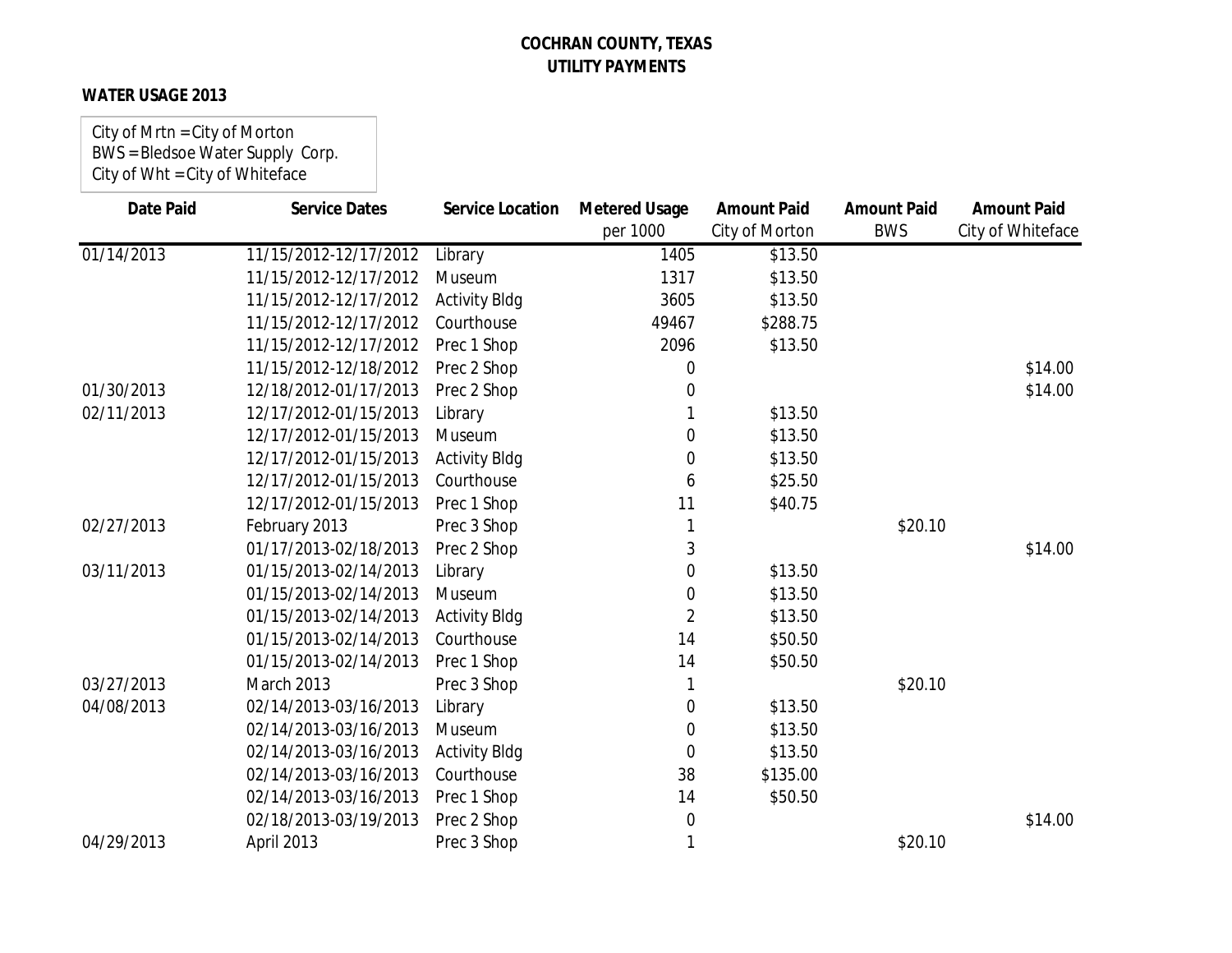#### **WATER USAGE 2013**

City of Mrtn = City of Morton BWS = Bledsoe Water Supply Corp. City of Wht = City of Whiteface

| <b>Date Paid</b> | <b>Service Dates</b>  | Service Location     | <b>Metered Usage</b> | <b>Amount Paid</b> | <b>Amount Paid</b> | <b>Amount Paid</b> |
|------------------|-----------------------|----------------------|----------------------|--------------------|--------------------|--------------------|
|                  |                       |                      | per 1000             | City of Morton     | <b>BWS</b>         | City of Whiteface  |
| 04/29/2013       | 03/19/2013-04/15/2013 | Prec 2 Shop          | $\mathbf 0$          |                    |                    | \$14.00            |
| 05/13/2013       | May 2013              | Prec 3 Shop          |                      |                    | \$20.10            |                    |
|                  | 03/16/2013-04/15/2013 | Library              |                      | \$13.50            |                    |                    |
|                  | 03/16/2013-04/15/2013 | Museum               | 0                    | \$13.50            |                    |                    |
|                  | 03/16/2013-04/15/2013 | <b>Activity Bldg</b> | 0                    | \$13.50            |                    |                    |
|                  | 03/16/2013-04/15/2013 | Courthouse           | 121                  | \$484.25           |                    |                    |
|                  | 03/16/2013-04/15/2013 | Prec 1 Shop          | 9                    | \$34.50            |                    |                    |
| 06/10/2013       | May 2013              | Prec 3 shop          |                      |                    | \$20.10            |                    |
|                  | 04/15/2013-05/15/2013 | Library              | 0                    | \$13.50            |                    |                    |
|                  | 04/15/2013-05/15/2013 | Museum               | 0                    | \$13.50            |                    |                    |
|                  | 04/15/2013-05/15/2013 | <b>Activity Bldg</b> | $\Omega$             | \$13.50            |                    |                    |
|                  | 04/15/2013-05/15/2013 | Courthouse           | 94                   | \$369.50           |                    |                    |
|                  | 04/15/2013-05/15/2013 | Prec 1 Shop          | 3                    | \$16.50            |                    |                    |
|                  | 04/15/2013-05/16/2013 | Prec 2 Shop          | 0                    | \$14.00            |                    |                    |
| 07/08/2013       | 05/15/2013-06/14/2013 | Library              |                      | \$13.50            |                    |                    |
|                  | 05/15/2013-06/14/2013 | Museum               | 0                    | \$13.50            |                    |                    |
|                  | 05/15/2013-06/14/2013 | <b>Activity Bldg</b> | 2                    | \$13.50            |                    |                    |
|                  | 05/15/2013-06/14/2013 | Courthouse           | 146                  | \$590.50           |                    |                    |
|                  | 05/15/2013-06/14/2013 | Prec 1 Shop          |                      | \$13.50            |                    |                    |
|                  | 05/16/2013-06/17/2013 | Prec 2 Shop          | 0                    |                    |                    | \$14.00            |
| 07/30/2013       | June 2013             | Prec 3 Shop          |                      |                    | \$20.10            |                    |
| 08/12/2013       | 06/14/2013-07/14/2013 | Library              | 1409                 | \$13.50            |                    |                    |
|                  | 06/14/2013-07/14/2013 | Museum               | 1317                 | \$13.50            |                    |                    |
|                  | 06/14/2013-07/14/2013 | <b>Activity Bldg</b> | 3609                 | \$13.50            |                    |                    |
|                  | 06/14/2013-07/14/2013 | Courthouse           | 49886                | \$607.50           |                    |                    |
|                  | 06/14/2013-07/14/2013 | Prec 1 Shop          | 2148                 | \$13.50            |                    |                    |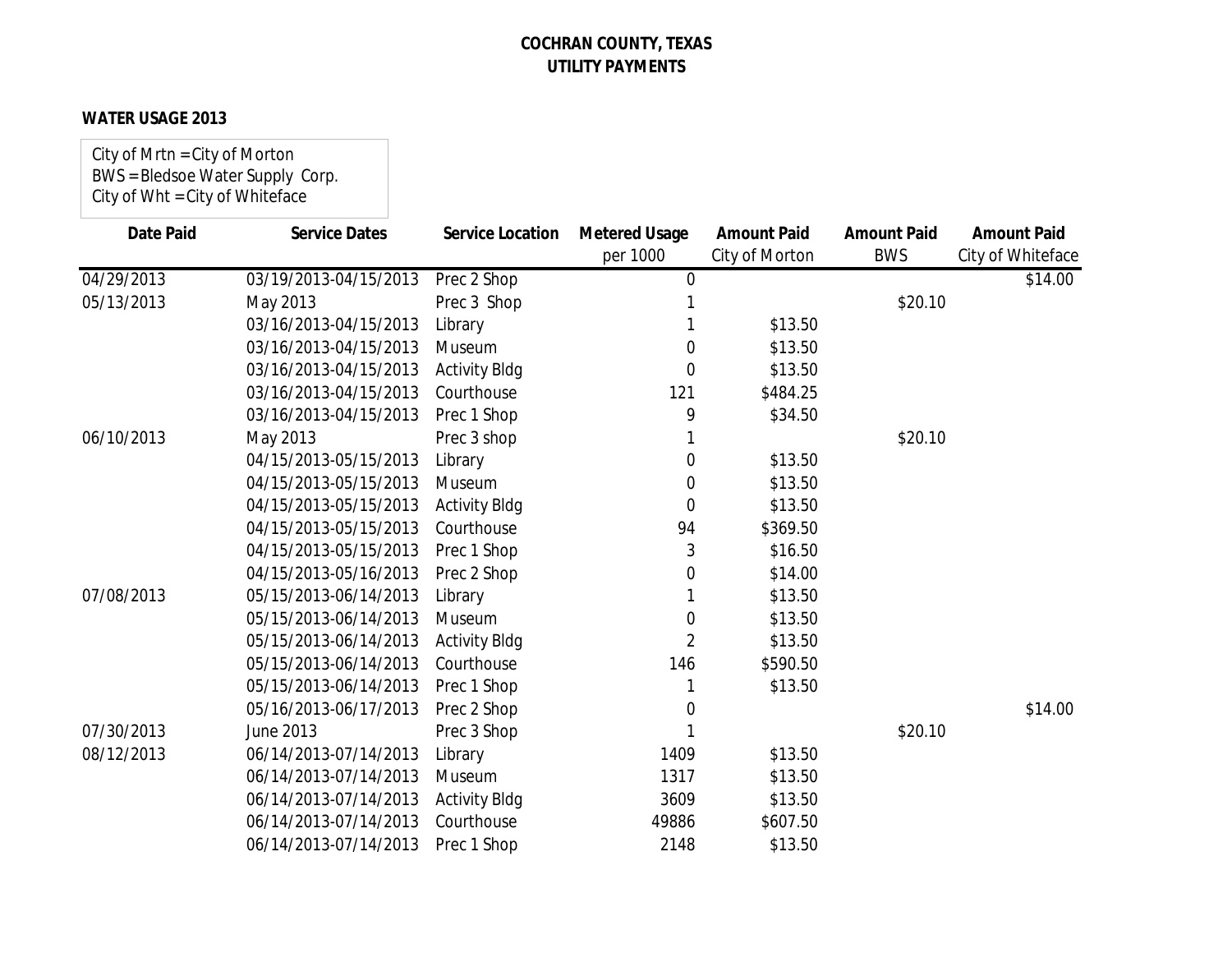### **WATER USAGE 2013**

City of Mrtn = City of Morton BWS = Bledsoe Water Supply Corp. City of Wht = City of Whiteface

| <b>Date Paid</b> | <b>Service Dates</b>  | <b>Service Location</b> | <b>Metered Usage</b> | <b>Amount Paid</b> | <b>Amount Paid</b> | <b>Amount Paid</b> |
|------------------|-----------------------|-------------------------|----------------------|--------------------|--------------------|--------------------|
|                  |                       |                         | per 1000             | City of Morton     | <b>BWS</b>         | City of Whiteface  |
| 08/12/2013       | 06/17/2013-07/17/2013 | Prec 2 shop             | $\mathbf 0$          |                    |                    | \$14.00            |
| 09/09/2013       | August 2013           | Prec 3 Shop             |                      |                    | \$20.10            |                    |
|                  | 07/14/2013-08/15/2013 | Library                 |                      | \$13.50            |                    |                    |
|                  | 07/14/2013-08/15/2013 | Museum                  | 0                    | \$13.50            |                    |                    |
|                  | 07/14/2013-08/15/2013 | <b>Activity Bldg</b>    |                      | \$13.50            |                    |                    |
|                  | 07/14/2013-08/15/2013 | Courthouse              | 64                   | \$242.00           |                    |                    |
|                  | 07/14/2013-08/15/2013 | Prec 1 Shop             |                      | \$13.50            |                    |                    |
|                  | 07/17/2013-08/16/2013 | Prec 2 Shop             | 0                    |                    |                    | \$14.00            |
| 10/14/2013       | 08/16/2013-09/16/2013 | Prec 2 shop             |                      |                    |                    | \$14.00            |
|                  | 08/15/2013-09/17/2013 | Library                 | 0                    | \$13.50            |                    |                    |
|                  | 08/15/2013-09/17/2013 | Museum                  | 0                    | \$13.50            |                    |                    |
|                  | 08/15/2013-09/17/2013 | <b>Activity Bldg</b>    | 3                    | \$16.50            |                    |                    |
|                  | 08/15/2013-09/17/2013 | Courthouse              | 46                   | \$166.50           |                    |                    |
|                  | 08/15/2013-09/17/2013 | Prec 1 Shop             |                      | \$13.50            |                    |                    |
|                  | September 2013        | Prec 3 Shop             |                      |                    | \$20.10            |                    |
|                  | October 2013          | Prec 3 Shop             |                      |                    | \$20.10            |                    |
| 11/12/2013       | 09/17/2013-10/18/2013 | Library                 | 0                    | \$28.00            |                    |                    |
|                  | 09/17/2013-10/18/2013 | Museum                  | 0                    | \$28.00            |                    |                    |
|                  | 09/17/2013-10/18/2013 | <b>Activity Bldg</b>    |                      | \$28.00            |                    |                    |
|                  | 09/17/2013-10/18/2013 | Courthouse              | 152                  | \$630.50           |                    |                    |
|                  | 09/17/2013-10/18/2013 | Prec 1 Shop             | 0                    | \$28.00            |                    |                    |
|                  | 09/16/2013-10/17/2013 | Prec 2 shop             | 0                    |                    |                    | \$14.00            |
| 12/09/2013       | November 2013         | Prec 3 Shop             |                      |                    | \$20.10            |                    |
|                  | 10/18/2013-11/15/2013 | Library                 | 3                    | \$31.00            |                    |                    |
|                  | 10/18/2013-11/15/2013 | Museum                  | 0                    | \$28.00            |                    |                    |
|                  | 10/18/2013-11/15/2013 | <b>Activity Bldg</b>    |                      | \$28.00            |                    |                    |
|                  | 10/18/2013-11/15/2013 | Courthouse              | 133                  | \$549.75           |                    |                    |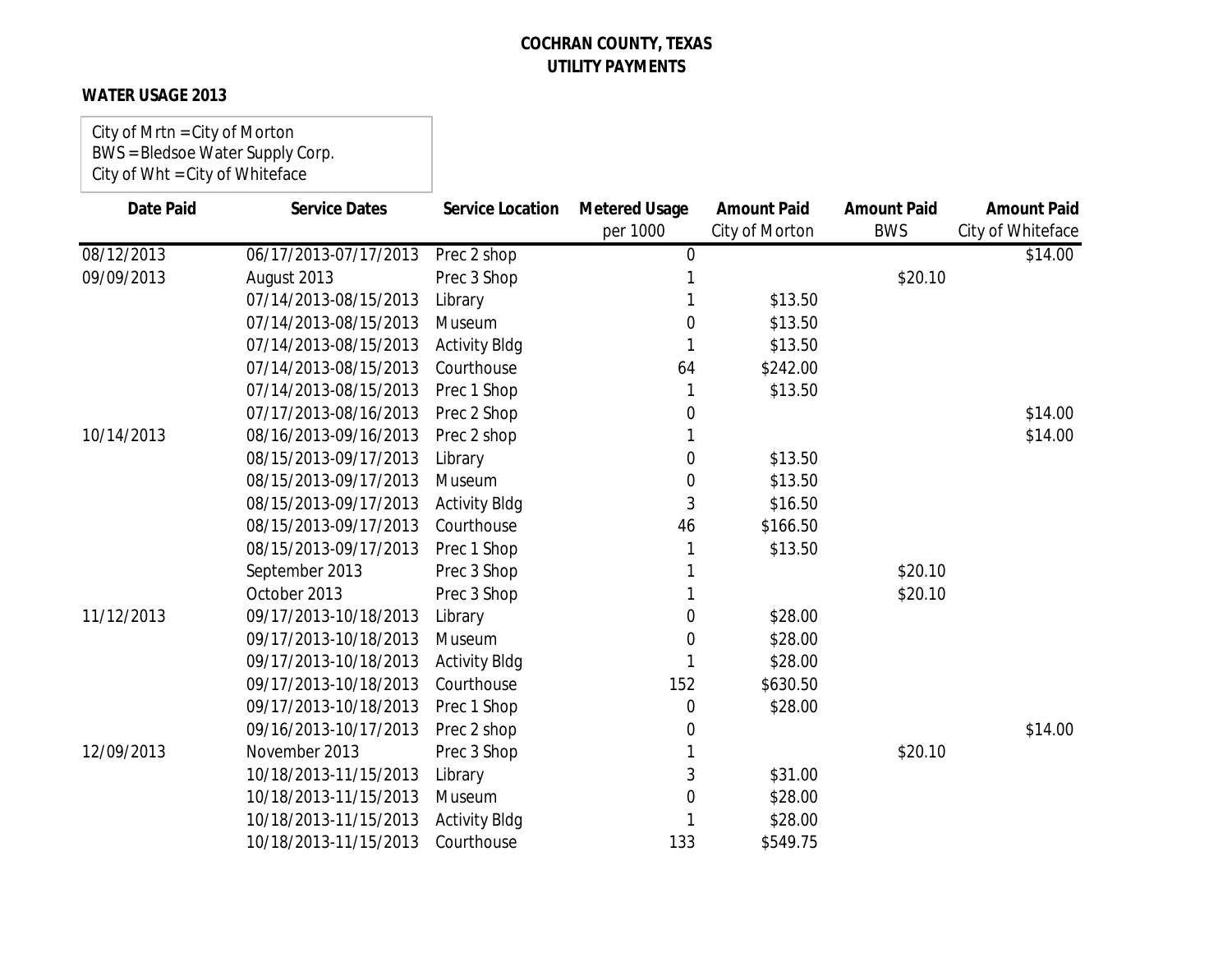#### **WATER USAGE 2010**

City of Mrtn = City of Morton BWS = Bledsoe Water Supply Corp. City of Wht = City of Whiteface

| Date Paid  | <b>Service Dates</b>              | Service Location | Metered Usage | <b>Amount Paid</b> | <b>Amount Paid</b> | <b>Amount Paid</b> |
|------------|-----------------------------------|------------------|---------------|--------------------|--------------------|--------------------|
|            |                                   |                  | per 1000      | City of Morton     | <b>BWS</b>         | City of Whiteface  |
| 12/09/2013 | 10/18/2013-11/15/2013 Prec 1 Shop |                  |               | \$28.00            |                    |                    |
|            | 10/17/2013-11/15/2013 Prec 2 Shop |                  |               |                    |                    | \$14.00            |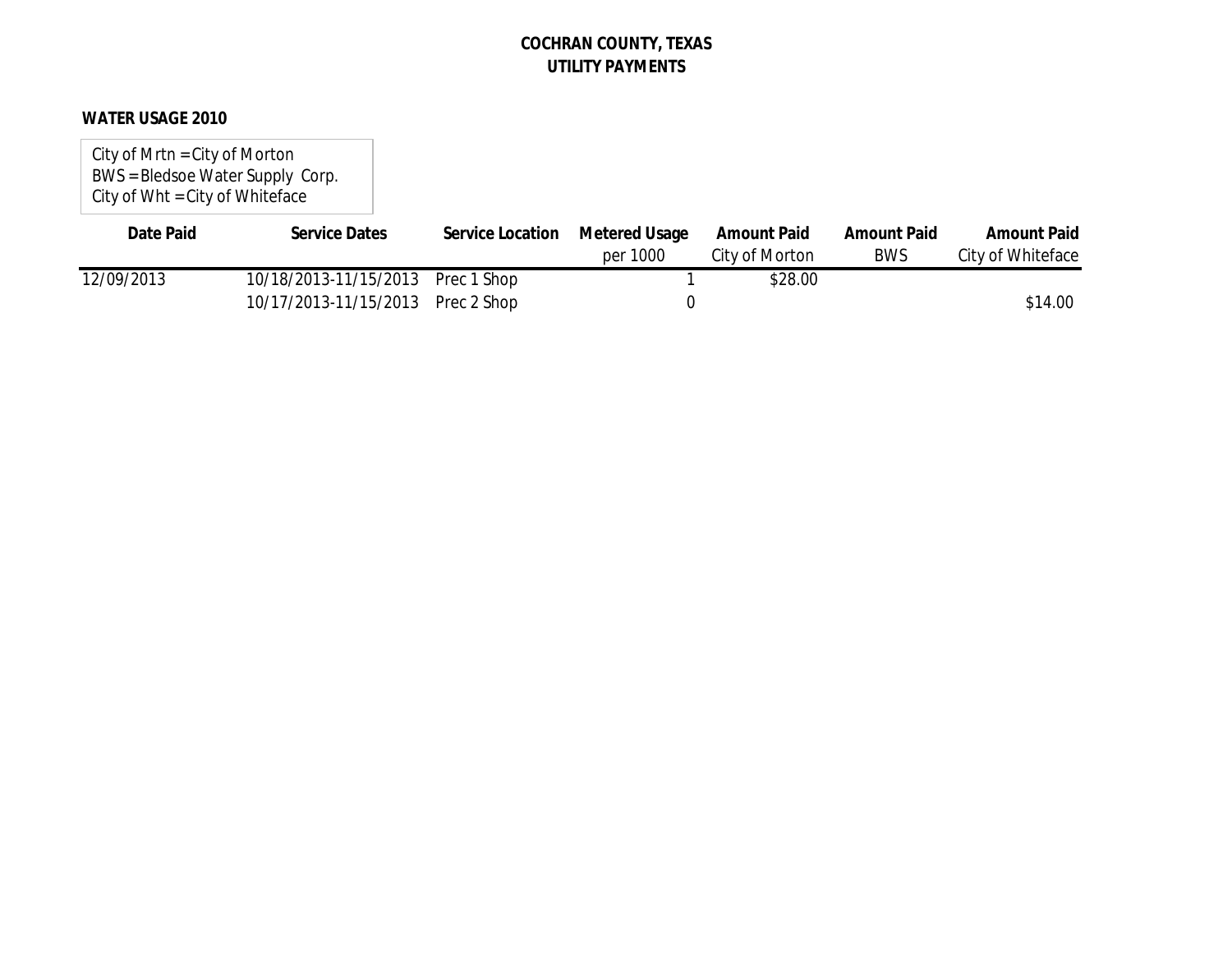### **ELECTRICITY USAGE 2013**

#### XCEL = XCel Energy BCEC = Bailey County Electric Coop

| <b>Date Paid</b> | <b>Service Dates</b>  | <b>Service Location</b> | <b>Metered Usage</b><br><b>KwH</b> | <b>Amount Pd</b><br><b>XCEL</b> | <b>Amount Pd</b><br><b>BCEC</b> |  |
|------------------|-----------------------|-------------------------|------------------------------------|---------------------------------|---------------------------------|--|
| 01/14/2013       | 11/13/2012-12/14/2012 | Prec 3 Shop             | 63                                 |                                 | \$12.63                         |  |
|                  | 12/31/2012            | 2 Area lights           |                                    |                                 | \$19.10                         |  |
|                  | 11/15/2012-12/18/2012 | Prec 4 Shop             | 330                                |                                 | \$39.76                         |  |
|                  | 12/31/2012            | Area light              |                                    |                                 | \$8.58                          |  |
|                  | 11/06/2012-12/06/2012 | <b>Sheriff Posse</b>    | $\overline{0}$                     |                                 | \$20.93                         |  |
| 01/30/2013       | 12/18/2012-01/21/2013 | Airport                 | 1170                               | \$93.98                         |                                 |  |
|                  | 12/17/2012-01/18/2013 | Courthouse              | 24480                              | \$1,494.81                      |                                 |  |
|                  | 12/18/2012-01/21/2013 | <b>Softball Park</b>    | $\overline{0}$                     | \$21.60                         |                                 |  |
|                  | 12/17/2012-01/18/2013 | N Comm tower            | 937                                | \$80.34                         |                                 |  |
|                  | 12/18/2012-01/21/2013 | Prec 1 shop             | 1222                               | \$97.68                         |                                 |  |
|                  | 12/17/2012-01/18/2013 | Library                 | 1462                               | \$119.18                        |                                 |  |
|                  | 12/17/2012-01/17/2013 | 1 Area light            | 58                                 | \$14.86                         |                                 |  |
|                  | 12/17/2012-01/18/2013 | Museum                  | 273                                | \$31.36                         |                                 |  |
|                  | 12/17/2012-01/18/2013 | <b>Activity Bldg</b>    | 4124                               | \$324.96                        |                                 |  |
|                  | 12/17/2012-01/17/2013 | 3 Area lights           | 173                                | \$44.55                         |                                 |  |
|                  | 12/18/2012-01/21/2013 | Park irrigation         | 5880                               | \$312.16                        |                                 |  |
|                  | 12/18/2012-01/21/2013 | Park/shop               | 822                                | \$69.26                         |                                 |  |
|                  | 12/18/2012-01/20/2013 | 1 Area light            | 61                                 | \$14.51                         |                                 |  |
|                  | 12/18/2012-01/21/2013 | Baseball park           | $\mathbf 0$                        | \$21.60                         |                                 |  |
|                  | 12/18/2012-01/21/2013 | Cemetery irrig/SW       | $\Omega$                           | \$21.60                         |                                 |  |
|                  | 12/17/2012-01/18/2013 | 102 N Main/storage      | 16                                 | \$12.41                         |                                 |  |
|                  | 12/18/2012-01/21/2013 | Showbarn                | 3955                               | \$291.74                        |                                 |  |
|                  | 12/18/2012-01/21/2013 | Rodeo grounds           | $\mathbf 0$                        | \$21.60                         |                                 |  |
|                  | 12/18/2012-01/21/2013 | Cemetery irrig/shop     | 6                                  | \$11.34                         |                                 |  |
|                  | 12/18/2012-01/21/2013 | Well at SE corner       | $\overline{0}$                     | \$21.60                         |                                 |  |
|                  | 12/12/2012-01/14/2013 | Prec 2 Shop             | 389                                | \$40.49                         |                                 |  |
|                  | 12/12/2012-01/13/2012 | Area light              | 72                                 | \$15.56                         |                                 |  |
|                  | 12/06/2012-01/09/2013 | <b>Sheriff Posse</b>    | 0                                  |                                 | \$20.93                         |  |
|                  | 12/14/2012-01/18/2013 | Prec 3 Shop             | 84                                 |                                 | 19.21                           |  |
|                  | 01/31/2013            | 2 Area lights           |                                    |                                 | \$19.10                         |  |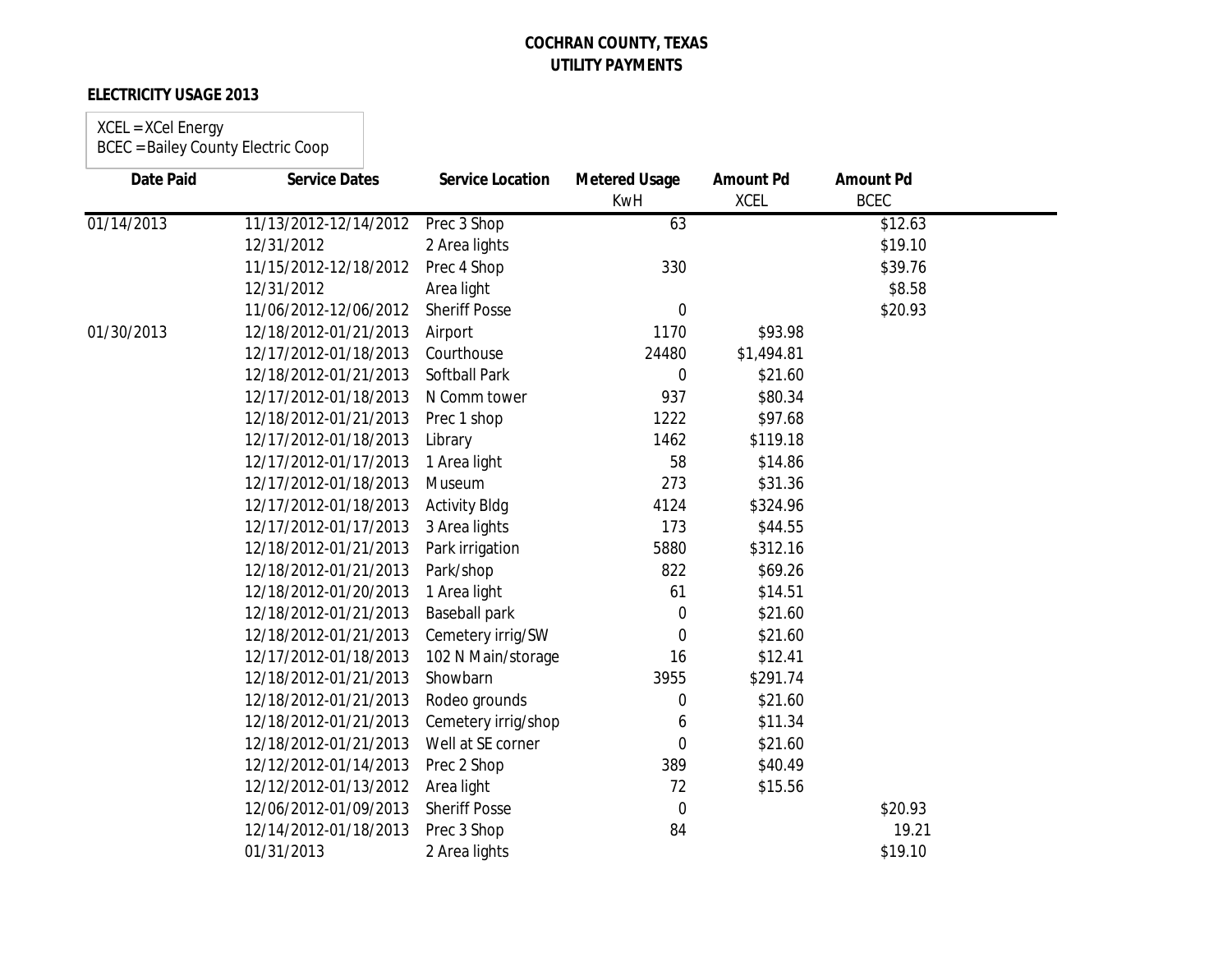#### **ELECTRICITY USAGE 2013**

#### XCEL = XCel Energy

| <b>Date Paid</b> | <b>Service Dates</b>  | <b>Service Location</b> | <b>Metered Usage</b><br><b>KwH</b> | <b>Amount Pd</b><br><b>XCEL</b> | <b>Amount Pd</b><br><b>BCEC</b> |  |
|------------------|-----------------------|-------------------------|------------------------------------|---------------------------------|---------------------------------|--|
|                  |                       |                         |                                    |                                 |                                 |  |
| 02/11/2013       | 12/18/2012-01/22/2013 | Prec 4 Shop             | 590                                |                                 | $\overline{$}61.47$             |  |
|                  | 01/31/2013            | Area Light              |                                    |                                 | \$8.58                          |  |
| 02/27/2013       | 01/14/2013-02/12/2013 | Prec 2 Shop             | 332                                | \$34.16                         |                                 |  |
|                  | 01/14/2013-02/11/2013 | Area Light              | 66                                 | \$15.53                         |                                 |  |
|                  | 01/21/2013-02/19/2013 | Airport                 | 950                                | \$74.54                         |                                 |  |
|                  | 01/18/2013-02/18/2013 | Courthouse              | 23040                              | \$1,323.48                      |                                 |  |
|                  | 01/21/2013-02/19/2013 | <b>Softball Park</b>    | 0                                  | \$21.60                         |                                 |  |
|                  | 01/18/2013-02/18/2013 | N Comm tower            | 795                                | \$66.09                         |                                 |  |
|                  | 01/21/2013-02/19/2013 | Prec 1 shop             | 892                                | \$70.67                         |                                 |  |
|                  | 01/18/2013-02/18/2013 | Library                 | 1312                               | \$129.08                        |                                 |  |
|                  | 01/18/2013-02/17/2013 | 1 Area light            | 59                                 | \$14.97                         |                                 |  |
|                  | 01/18/2013-02/18/2013 | Museum                  | 180                                | \$23.66                         |                                 |  |
|                  | 01/18/2013-02/18/2013 | <b>Activity Bldg</b>    | 3805                               | \$284.68                        |                                 |  |
|                  | 01/18/2013-02/17/2013 | 3 Area lights           | 178                                | \$44.94                         |                                 |  |
|                  | 01/21/2013-02/19/2013 | Park irrigation         | 4632                               | \$249.91                        |                                 |  |
|                  | 01/21/2013-02/19/2013 | Park/shop               | 606                                | \$51.51                         |                                 |  |
|                  | 01/21/2013-02/18/2013 | 1 Area light            | 56                                 | \$14.45                         |                                 |  |
|                  | 01/21/2013-02/19/2013 | <b>Baseball park</b>    | 100                                | \$24.72                         |                                 |  |
|                  | 01/21/2013-02/19/2013 | Cemetery irrig/SW       | 0                                  | \$21.60                         |                                 |  |
|                  | 01/18/2013-02/18/2013 | 102 N Main/storage      | 0                                  | \$11.24                         |                                 |  |
|                  | 01/21/2013-02/19/2013 | Showbarn                | 377                                | \$36.17                         |                                 |  |
|                  | 01/21/2013-02/19/2013 | Rodeo grounds           | 0                                  | \$21.60                         |                                 |  |
|                  | 01/21/2013-02/19/2013 | Cemetery irrig/shop     | 9                                  | \$11.51                         |                                 |  |
|                  | 01/21/2013-02/19/2013 | Well at SE corner       | 0                                  | \$21.60                         |                                 |  |
| 03/11/2013       | 01/09/2013-02/06/2013 | <b>Sheriff Posse</b>    | 0                                  |                                 | \$20.93                         |  |
|                  | 01/18/2013-02/15/2013 | Prec 3 Shop             | 88                                 |                                 | \$19.55                         |  |
|                  | 03/01/2013            | 2 Area lights           |                                    |                                 | \$19.10                         |  |
|                  | 01/22/2013-02/20/2013 | Prec 4 Shop             | 630                                |                                 | \$64.81                         |  |
|                  | 03/01/2013            | Area Light              |                                    |                                 | \$8.58                          |  |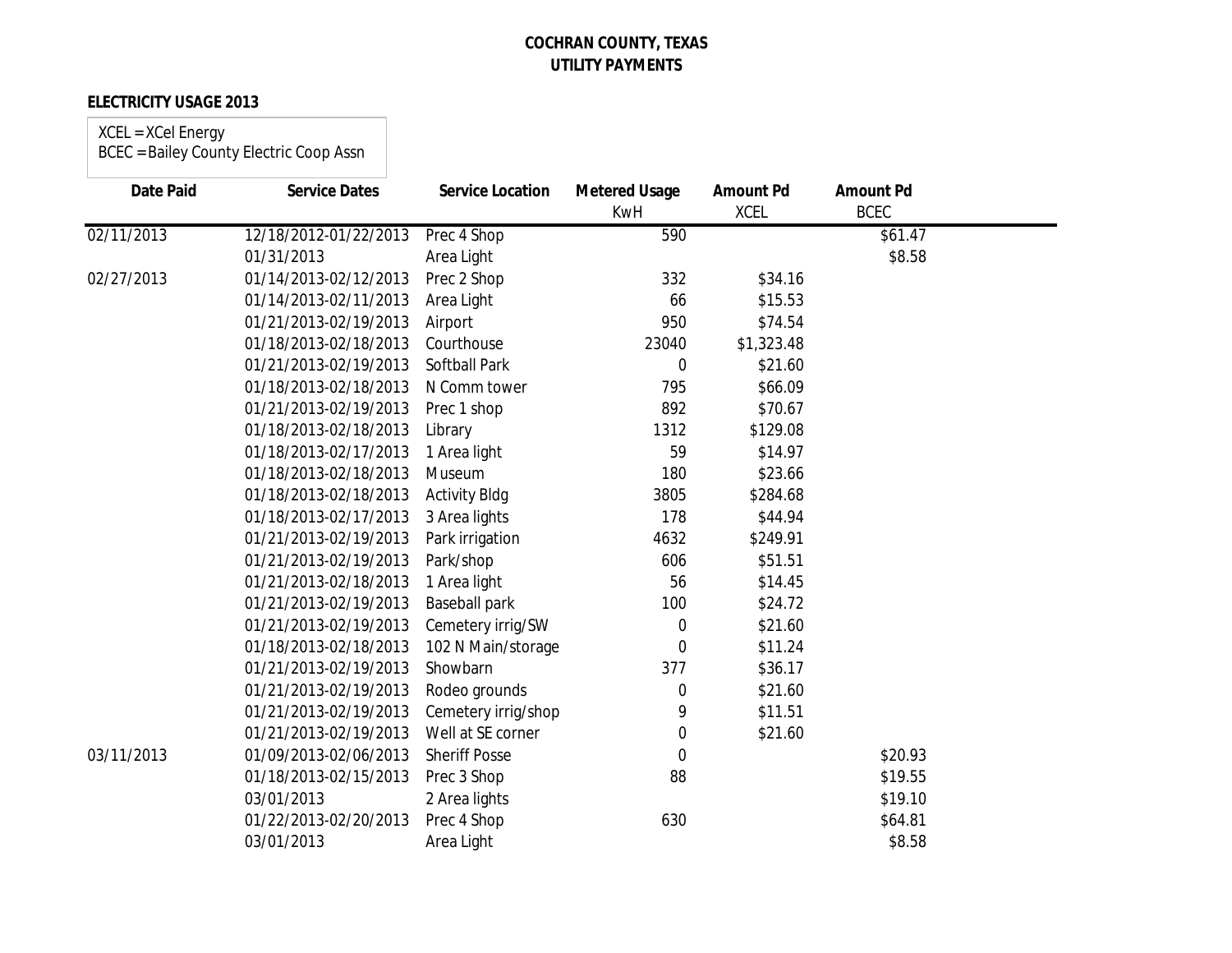### **ELECTRICITY USAGE 2013**

# XCEL = XCel Energy

| <b>Date Paid</b> | <b>Service Dates</b>               | <b>Service Location</b> | <b>Metered Usage</b><br>KwH | <b>Amount Pd</b><br><b>XCEL</b> | <b>Amount Pd</b><br><b>BCEC</b> |  |
|------------------|------------------------------------|-------------------------|-----------------------------|---------------------------------|---------------------------------|--|
| 03/27/13         | 02/12//2013-03/13/2013 Prec 2 Shop |                         | 321                         | \$33.39                         |                                 |  |
|                  | 02/12/2013-03/12/2013              | Area Light              | 68                          | \$15.58                         |                                 |  |
|                  | 02/19/2013-03/20/2013              | Airport                 | 892                         | \$70.67                         |                                 |  |
|                  | 02/18/2013-03/19/2013              | Courthouse              | 21420                       | \$1,217.51                      |                                 |  |
|                  | 02/19/2013-03/20/2013              | Softball Park           | 0                           | \$21.60                         |                                 |  |
|                  | 02/18/2013-03/19/2013              | N Comm tower            | 978                         | \$78.72                         |                                 |  |
|                  | 02/19/2013-03/20/2013              | Prec 1 shop             | 780                         | \$63.17                         |                                 |  |
|                  | 02/18/2013-03/19/2013              | Library                 | 1146                        | \$102.20                        |                                 |  |
|                  | 02/18/2013-03/18/2013              | 1 Area light            | 55                          | \$14.86                         |                                 |  |
|                  | 02/18/2013-03/19/2013              | Museum                  | 137                         | \$20.69                         |                                 |  |
|                  | 02/18/2013-03/19/2013              | <b>Activity Bldg</b>    | 3621                        | \$278.77                        |                                 |  |
|                  | 02/18/2013-03/18/2013              | 3 Area lights           | 164                         | \$44.56                         |                                 |  |
|                  | 02/19/2013-03/20/2013              | Park irrigation         | 4941                        | \$270.02                        |                                 |  |
|                  | 02/19/2013-03/20/2013              | Park/shop               | 1374                        | \$102.95                        |                                 |  |
|                  | 02/19/2013-03/19/2013              | 1 Area light            | 54                          | \$14.40                         |                                 |  |
|                  | 02/19/2013-03/20/2013              | <b>Baseball park</b>    | 0                           | \$21.60                         |                                 |  |
|                  | 02/19/2013-03/20/2013              | Cemetery irrig/SW       | $\overline{0}$              | \$21.60                         |                                 |  |
|                  | 02/18/2013-03/19/2013              | 102 N Main/storage      | 93                          | \$17.65                         |                                 |  |
|                  | 02/19/2013-03/20/2013              | Showbarn                | 259                         | \$28.26                         |                                 |  |
|                  | 02/19/2013-03/20/2013              | Rodeo grounds           | 60                          | \$33.93                         |                                 |  |
|                  | 02/19/2013-03/20/2013              | Cemetery irrig/shop     | 10                          | \$11.57                         |                                 |  |
|                  | 02/19/2013-03/20/2013              | Well at SE corner       | 0                           | \$21.60                         |                                 |  |
| 04/08/2013       | 02/20/2013-03/26/2013              | Prec 4 Shop             | 740                         |                                 | \$73.99                         |  |
|                  | 03/29/2013                         | Area Light              |                             |                                 | \$8.58                          |  |
|                  | 02/15/2013-03/21/2013              | Prec 3 Shop             | 120                         |                                 | \$22.22                         |  |
|                  | 03/29/2013                         | 2 Area lights           |                             |                                 | \$19.10                         |  |
|                  | 02/06/2013-03/11/2013              | <b>Sheriff Posse</b>    | $\overline{0}$              |                                 | \$20.93                         |  |
| 04/29/2013       | 03/13/2013-04/12/2013              | Prec 2 Shop             | 39                          | \$13.94                         |                                 |  |
|                  | 03/13/2013-04/11/2013              | Area Light              | 67                          | \$15.56                         |                                 |  |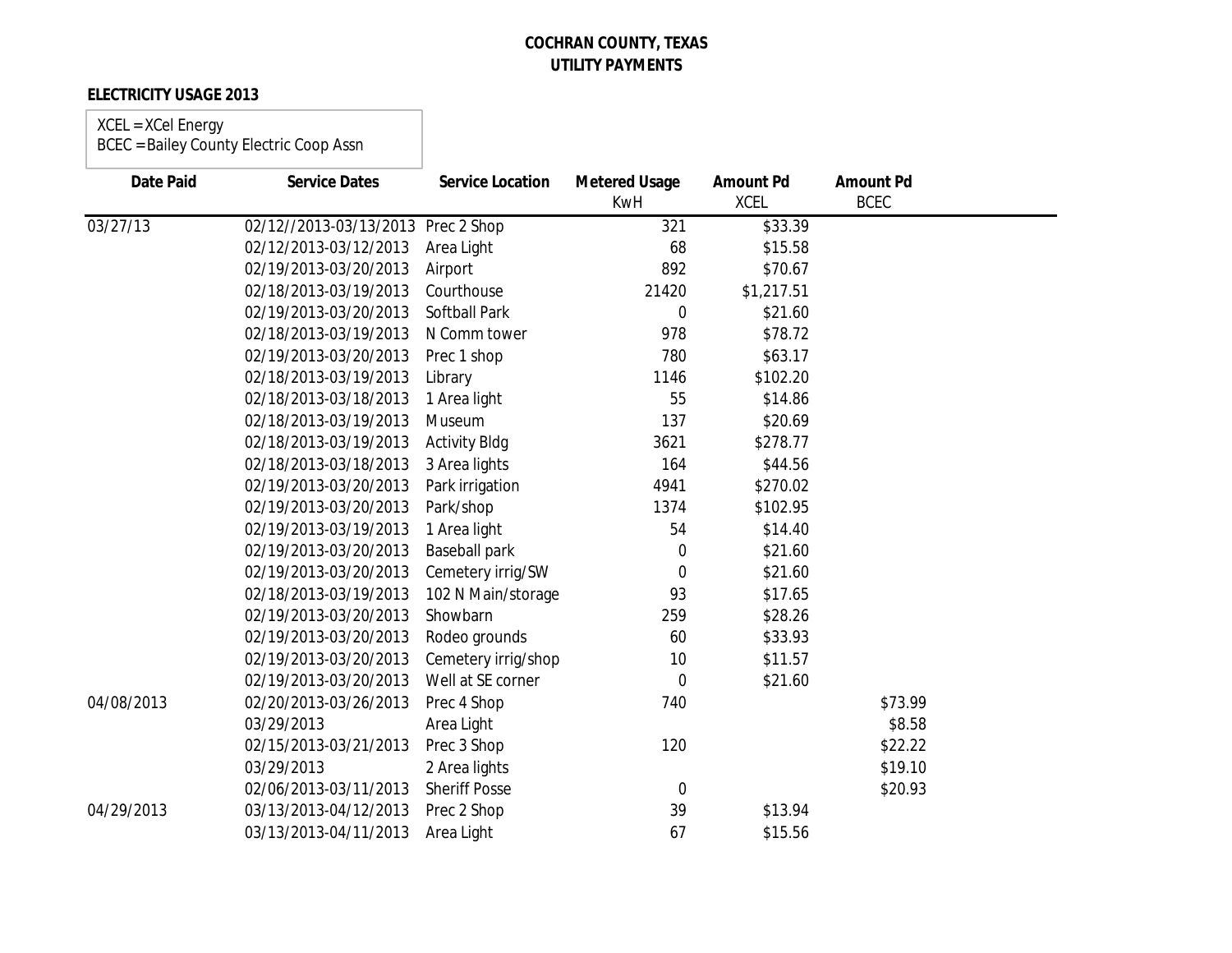### **ELECTRICITY USAGE 2013**

# XCEL = XCel Energy

| <b>Date Paid</b> | <b>Service Dates</b>  | <b>Service Location</b> | <b>Metered Usage</b><br><b>KwH</b> | <b>Amount Pd</b><br><b>XCEL</b> | <b>Amount Pd</b><br><b>BCEC</b> |
|------------------|-----------------------|-------------------------|------------------------------------|---------------------------------|---------------------------------|
| 04/29/2013       | 03/20/2013-04/19/2013 | Airport                 | 860                                | \$68.52                         |                                 |
|                  | 03/19/2013-04/18/2013 | Courthouse              | 21720                              | \$1,259.47                      |                                 |
|                  | 03/20/2013-04/19/2013 | <b>Softball Park</b>    | 0                                  | \$21.60                         |                                 |
|                  | 03/19/2013-04/18/2013 | N Comm tower            | 986                                | \$79.27                         |                                 |
|                  | 03/20/2013-04/19/2013 | Prec 1 shop             | 663                                | \$55.32                         |                                 |
|                  | 03/19/2013-04/18/2013 | Library                 | 1314                               | \$161.46                        |                                 |
|                  | 03/19/2013-04/17/2013 | 1 Area light            | 55                                 | \$14.86                         |                                 |
|                  | 03/19/2013-04/18/2013 | Museum                  | 24                                 | \$12.90                         |                                 |
|                  | 03/19/2013-04/18/2013 | <b>Activity Bldg</b>    | 3740                               | \$358.01                        |                                 |
|                  | 03/19/2013-04/17/2013 | 3 Area lights           | 166                                | \$44.61                         |                                 |
|                  | 03/20/2013-04/19/2013 | Park irrigation         | 7108                               | \$421.36                        |                                 |
|                  | 02/19/2013-04/19/2013 | Park/shop               | 1040                               | (\$11.46)                       |                                 |
|                  | 03/20/2013-04/18/2013 | 1 Area light            | 55                                 | \$14.43                         |                                 |
|                  | 03/20/2013-04/19/2013 | <b>Baseball park</b>    | 100                                | \$24.73                         |                                 |
|                  | 03/20/2013-04/19/2013 | Cemetery irrig/SW       | 861                                | \$142.63                        |                                 |
|                  | 03/19/2013-04/18/2013 | 102 N Main/storage      | 0                                  | \$11.24                         |                                 |
|                  | 03/20/2013-04/19/2013 | Showbarn                | 297                                | \$30.81                         |                                 |
|                  | 03/20/2013-04/19/2013 | Rodeo grounds           | 120                                | \$46.27                         |                                 |
|                  | 03/20/2013-04/19/2013 | Cemetery irrig/shop     | 592                                | \$50.56                         |                                 |
|                  | 03/20/2013-04/19/2013 | Well at SE corner       | 1273                               | \$207.79                        |                                 |
| 05/13/2013       | 03/11/2013-04/10/2013 | <b>Sheriff' Posse</b>   | 0                                  |                                 | \$20.93                         |
|                  | 03/21/2013-04/19/2013 | Prec 3 Shop             | 85                                 |                                 | \$19.94                         |
|                  | 04/30/2013            | 2 Area lights           |                                    |                                 | \$18.83                         |
|                  | 03/26/2013-04/24/2013 | Prec 4 Shop             | 610                                |                                 | \$67.72                         |
|                  | 04/30/2013            | Area light              |                                    |                                 | \$8.39                          |
| 05/30/2013       | 04/12/2013-05/13/2013 | Prec 2 Shop             | 8                                  | \$12.09                         |                                 |
|                  | 04/12/2013-05/12/2013 | Area light              | 69                                 | \$15.73                         |                                 |
|                  | 04/19/2013-05/20/2013 | Airport                 | 823                                | \$67.35                         |                                 |
|                  | 04/18/2013-05/17/2013 | Courthouse              | 22140                              | \$1,267.32                      |                                 |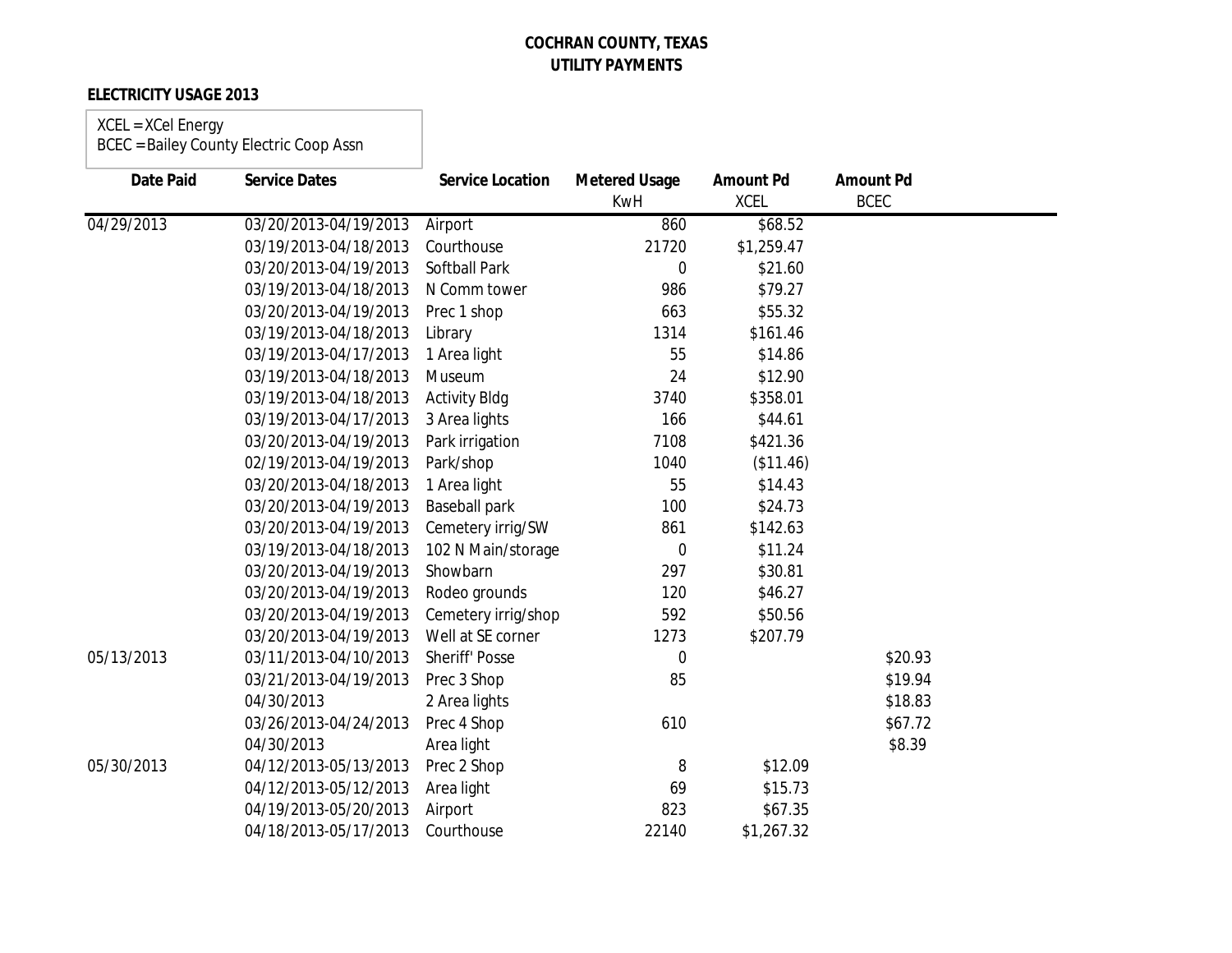### **ELECTRICITY USAGE 2013**

## XCEL = XCel Energy

| Date Paid  | <b>Service Dates</b>  | <b>Service Location</b> | <b>Metered Usage</b><br><b>KwH</b> | <b>Amount Pd</b><br><b>XCEL</b> | <b>Amount Pd</b><br><b>BCEC</b> |  |
|------------|-----------------------|-------------------------|------------------------------------|---------------------------------|---------------------------------|--|
| 05/30/2013 | 04/19/2013-05/20/2013 | <b>Softball Park</b>    | $\overline{0}$                     | \$23.01                         |                                 |  |
|            | 04/18/2013-05/17/2013 | N Comm tower            | 930                                | \$76.74                         |                                 |  |
|            | 04/19/2013-05/20/2013 | Prec 1 shop             | 820                                | \$67.14                         |                                 |  |
|            | 04/18/2013-05/17/2013 | Library                 | 1453                               | \$196.35                        |                                 |  |
|            | 04/18/2013-05/16/2013 | 1 Area light            | 53                                 | \$14.96                         |                                 |  |
|            | 04/18/2013-05/17/2013 | Museum                  | 15                                 | \$12.69                         |                                 |  |
|            | 04/18/2013-05/17/2013 | <b>Activity Bldg</b>    | 4316                               | \$403.44                        |                                 |  |
|            | 04/18/2013-05/16/2013 | 3 Area lights           | 160                                | \$44.91                         |                                 |  |
|            | 04/19/2013-05/20/2013 | Park irrigation         | 8232                               | \$472.13                        |                                 |  |
|            | 04/19/2013-05/20/2013 | Park/shop               | 370                                | \$36.53                         |                                 |  |
|            | 04/19/2013-05/19/2013 | 1 Area light            | 57                                 | \$14.64                         |                                 |  |
|            | 04/19/2013-05/03/2013 | <b>Baseball park</b>    | 0                                  | \$10.30                         |                                 |  |
|            | 04/19/2013-05/20/2013 | Cemetery irrig/SW       | 3059                               | \$242.11                        |                                 |  |
|            | 04/18/2013-05/17/2013 | 102 N Main/storage      | 0                                  | \$11.65                         |                                 |  |
|            | 04/19/2013-05/20/2013 | Showbarn                | 264                                | \$29.31                         |                                 |  |
|            | 04/19/2013-05/20/2013 | Rodeo grounds           | 240                                | \$64.05                         |                                 |  |
|            | 04/19/2013-05/20/2013 | Cemetery irrig/shop     | 1936                               | \$143.06                        |                                 |  |
|            | 04/19/2013-05/20/2013 | Well at SE corner       | 4257                               | \$313.36                        |                                 |  |
| 06/10/2013 | 04/10/2013-05/08/2013 | <b>Sheriff Posse</b>    | 0                                  |                                 | \$20.93                         |  |
|            | 04/19/2013-05/20/2013 | Prec 3 Shop             | 136                                |                                 | \$23.76                         |  |
|            | 05/31/2013            | 2 Area lights           |                                    |                                 | \$18.17                         |  |
|            | 04/24/2013-05/23/2013 | Prec 4 Shop             | 450                                |                                 | \$50.46                         |  |
|            | 04/30/2013            | Area light              |                                    |                                 | \$7.94                          |  |
| 06/27/2013 | 05/13/2013-06/12/2013 | Prec 2 Shop             | 18                                 | \$13.31                         |                                 |  |
|            | 05/13/2013-06/11/2013 | Area light              | 67                                 | 16.05                           |                                 |  |
|            | 05/20/2013-06/19/2013 | Airport                 | 765                                | 71.19                           |                                 |  |
|            | 05/17/2013-06/18/2013 | Courthouse              | 25140                              | \$1,566.79                      |                                 |  |
|            | 05/20/2013-06/19/2013 | <b>Softball Park</b>    | 40                                 | \$38.42                         |                                 |  |
|            | 05/17/2013-06/18/2013 | N Comm tower            | 1007                               | \$91.68                         |                                 |  |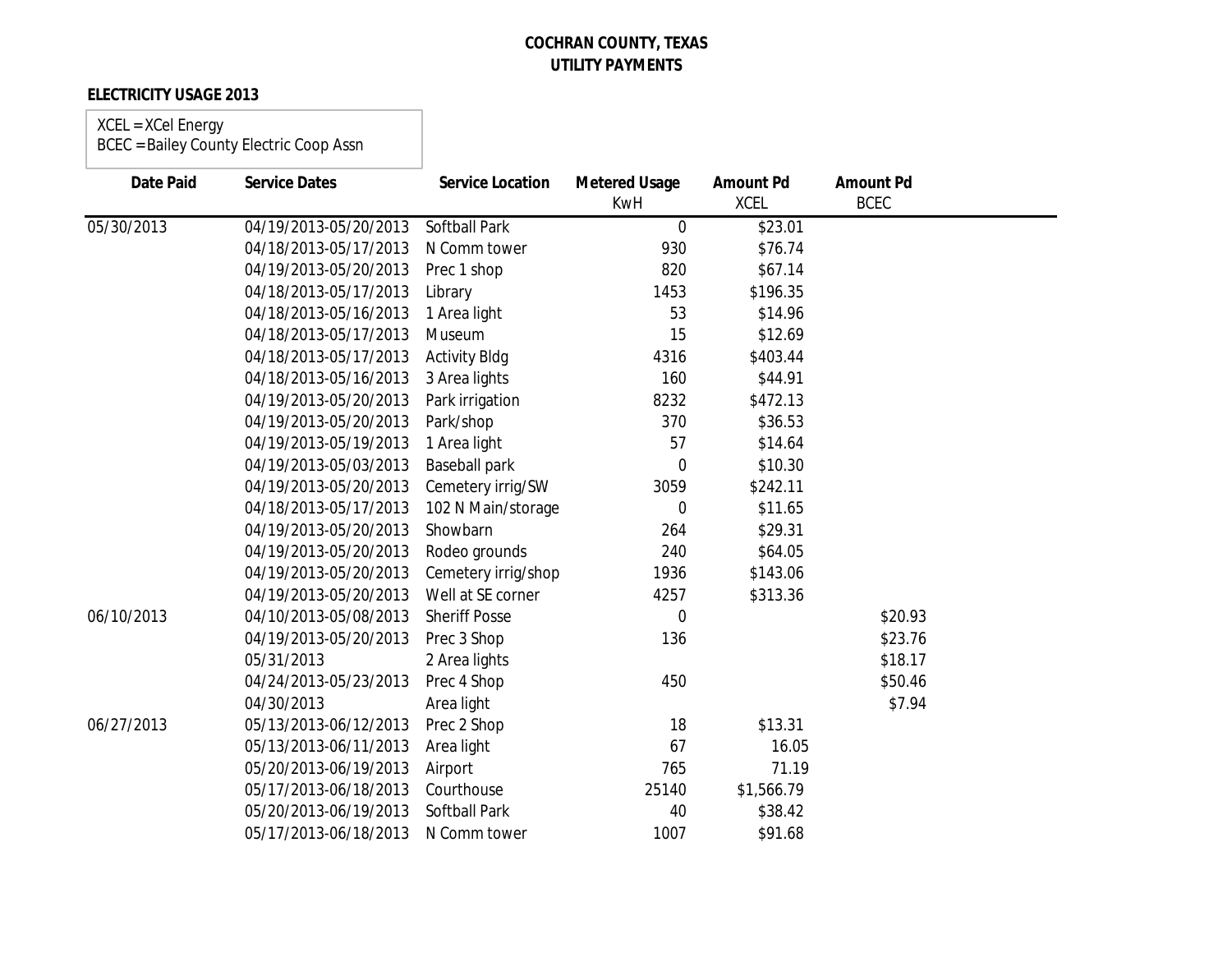### **ELECTRICITY USAGE 2013**

#### XCEL = XCel Energy BCEC = Bailey County Electric Coop Assn

| <b>Date Paid</b> | <b>Service Dates</b>  | <b>Service Location</b> | <b>Metered Usage</b><br><b>KwH</b> | <b>Amount Pd</b><br><b>XCEL</b> | <b>Amount Pd</b><br><b>BCEC</b> |  |
|------------------|-----------------------|-------------------------|------------------------------------|---------------------------------|---------------------------------|--|
| 06/27/2013       | 05/20/2013-06/19/2013 | Prec 1 shop             | 970                                | \$87.16                         |                                 |  |
|                  | 05/17/2013-06/18/2013 | Library                 | 2917                               | \$318.07                        |                                 |  |
|                  | 05/17/2013-06/17/2013 | 1 Area light            | 59                                 | \$15.45                         |                                 |  |
|                  | 05/17/2013-06/18/2013 | Museum                  | 127                                | \$22.01                         |                                 |  |
|                  | 05/17/2013-06/18/2013 | <b>Activity Bldg</b>    | 7833                               | \$764.62                        |                                 |  |
|                  | 05/17/2013-06/17/2013 | 3 Area lights           | 176                                | \$46.32                         |                                 |  |
|                  | 05/20/2013-06/19/2013 | Park irrigation         | 8659                               | \$557.13                        |                                 |  |
|                  | 05/20/2013-06/19/2013 | Park/shop               | 199                                | \$27.10                         |                                 |  |
|                  | 05/20/2013-06/18/2013 | Area light              | 55                                 | \$14.90                         |                                 |  |
|                  |                       | <b>Baseball park</b>    | $\overline{0}$                     | \$0.00                          |                                 |  |
|                  | 05/20/2013-06/19/2013 | Cemetery irrig/SW       | 1624                               | \$200.59                        |                                 |  |
|                  | 05/17/2013-06/18/2013 | 102 N Main/storage      | $\boldsymbol{0}$                   | \$11.95                         |                                 |  |
|                  | 05/20/2013-06/19/2013 | Showbarn                | 1104                               | \$97.59                         |                                 |  |
|                  | 05/20/2013-06/19/2013 | Rodeo grounds           | 780                                | \$183.70                        |                                 |  |
|                  | 05/20/2013-06/19/2013 | Cemetery irrig/shop     | 1072                               | \$95.10                         |                                 |  |
|                  | 05/20/2013-06/19/2013 | Well at SE corner       | 2437                               | \$282.41                        |                                 |  |
| 07/08/2013       | 05/08/2013-06/07/2013 | <b>Sheriff Posse</b>    | $\overline{0}$                     |                                 | \$20.93                         |  |
|                  | 05/20/2013-06/18/2013 | Prec 3 Shop             | 108                                |                                 | \$21.22                         |  |
|                  | 06/26/2013            | 2 Area lights           |                                    |                                 | \$18.00                         |  |
|                  | 05/23/2013-06/21/2013 | Prec 4 Shop             | 290                                |                                 | \$36.42                         |  |
|                  | 06/26/2013            | Area light              |                                    |                                 | \$7.83                          |  |
| 07/30/2013       | 06/12/2013-07/12/2013 | Prec 2 Shop             | 11                                 | \$12.89                         |                                 |  |
|                  | 06/12/2013-07/11/2013 | Area light              | 67                                 | \$16.32                         |                                 |  |
|                  | 06/19/2013-07/19/2013 | Airport                 | 757                                | \$74.63                         |                                 |  |
|                  | 06/18/2013-07/18/2013 | Courthouse              | 26040                              | \$1,772.70                      |                                 |  |
|                  | 06/19/2013-07/19/2013 | Softball Park           | $\boldsymbol{0}$                   | \$23.80                         |                                 |  |
|                  | 06/18/2013-07/18/2013 | N Comm tower            | 991                                | \$96.95                         |                                 |  |
|                  | 06/19/2013-07/19/2013 | Prec 1 shop             | 761                                | \$74.98                         |                                 |  |
|                  | 06/18/2013-07/18/2013 | Library                 | 3871                               | 409.51                          |                                 |  |
|                  | 06/18/2013-07/17/2013 | 1 Area light            | 55                                 | \$15.50                         |                                 |  |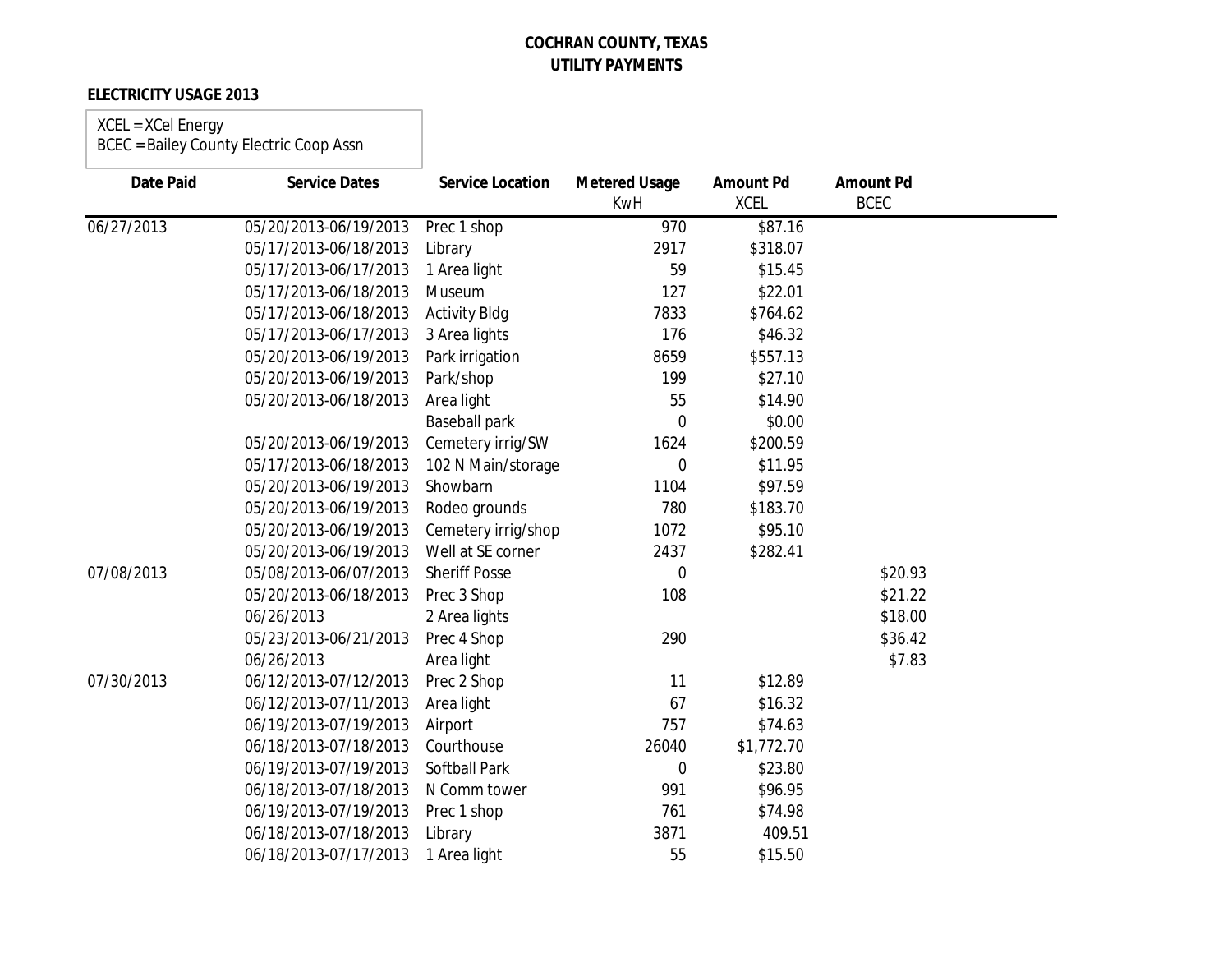### **ELECTRICITY USAGE 2013**

#### XCEL = XCel Energy

| <b>Date Paid</b> | <b>Service Dates</b>  | <b>Service Location</b> | <b>Metered Usage</b><br><b>KwH</b> | <b>Amount Pd</b><br><b>XCEL</b> | <b>Amount Pd</b><br><b>BCEC</b> |  |
|------------------|-----------------------|-------------------------|------------------------------------|---------------------------------|---------------------------------|--|
| 07/30/2013       | 06/18/2013-07/18/2013 | Museum                  | 53                                 | \$16.49                         |                                 |  |
|                  | 06/18/2013-07/18/2013 | <b>Activity Bldg</b>    | 7151                               | \$786.02                        |                                 |  |
|                  | 06/18/2013-07/17/2013 | 3 Area lights           | 165                                | \$46.48                         |                                 |  |
|                  | 06/19/2013-07/19/2013 | Park irrigation         | 6647                               | \$502.95                        |                                 |  |
|                  | 06/19/2013-07/19/2013 | Park/shop               | 56                                 | \$16.27                         |                                 |  |
|                  | 06/19/2013-07/18/2013 | 1 Area light            | 55                                 | \$15.04                         |                                 |  |
|                  | <b>NO BILL</b>        | <b>Baseball park</b>    | $\mathbf 0$                        | \$0.00                          |                                 |  |
|                  | 06/19/2013-07/19/2013 | Cemetery irrig/SW       | 649                                | \$161.87                        |                                 |  |
|                  | 06/18/2013-07/18/2013 | 102 N Main/storage      | 28                                 | \$14.35                         |                                 |  |
|                  | 06/19/2013-07/19/2013 | Showbarn                | 1479                               | \$134.76                        |                                 |  |
|                  | 06/19/2013-07/19/2013 | Rodeo grounds           | 780                                | \$195.20                        |                                 |  |
|                  | 06/19/2013-07/19/2013 | Cemetery irrig/shop     | 701                                | \$69.98                         |                                 |  |
|                  | 06/19/2013-07/19/2013 | Well at SE corner       | 1543                               | \$280.89                        |                                 |  |
| 08/12/2013       | 06/07/2013-07/05/2013 | <b>Sheriff Posse</b>    | 0                                  |                                 | \$20.93                         |  |
|                  | 06/18/2013-07/16/2013 | Prec 3 Shop             | 75                                 |                                 | \$17.26                         |  |
|                  | 07/31/2013            | 2 Area lights           |                                    |                                 | \$16.24                         |  |
|                  | 06/21/2013-07/22/2013 | Prec 4 Shop             | 330                                |                                 | \$34.48                         |  |
|                  | 07/31/2013            | Area light              |                                    |                                 | \$6.63                          |  |
| 08/29/2013       | 07/12/2013-08/12/2013 | Prec 2 Shop             | 10                                 | \$12.80                         |                                 |  |
|                  | 07/12/2013-08/11/2013 | Area light              | 68                                 | \$16.36                         |                                 |  |
| 08/29/2013       | 07/19/2013-08/19/2013 | Airport                 | 798                                | \$78.05                         |                                 |  |
|                  | 07/18/2013-08/16/2013 | Courthouse              | 24060                              | \$1,695.29                      |                                 |  |
|                  | 07/19/2013-08/19/2013 | <b>Softball Park</b>    | 0                                  | \$23.80                         |                                 |  |
|                  | 07/18/2013-08/16/2013 | N Comm tower            | 944                                | \$92.91                         |                                 |  |
|                  | 07/19/2013-08/19/2013 | Prec 1 shop             | 658                                | \$66.40                         |                                 |  |
|                  | 07/18/2013-08/16/2013 | Library                 | 3471                               | \$379.27                        |                                 |  |
|                  | 07/18/2013-08/15/2013 | 1 Area light            | 52                                 | \$15.40                         |                                 |  |
|                  | 07/18/2013-08/16/2013 | Museum                  | 48                                 | \$16.06                         |                                 |  |
|                  | 07/18/2013-08/16/2013 | <b>Activity Bldg</b>    | 7576                               | \$700.40                        |                                 |  |
|                  | 07/18/2013-08/15/2013 | 3 Area lights           | 157                                | \$46.20                         |                                 |  |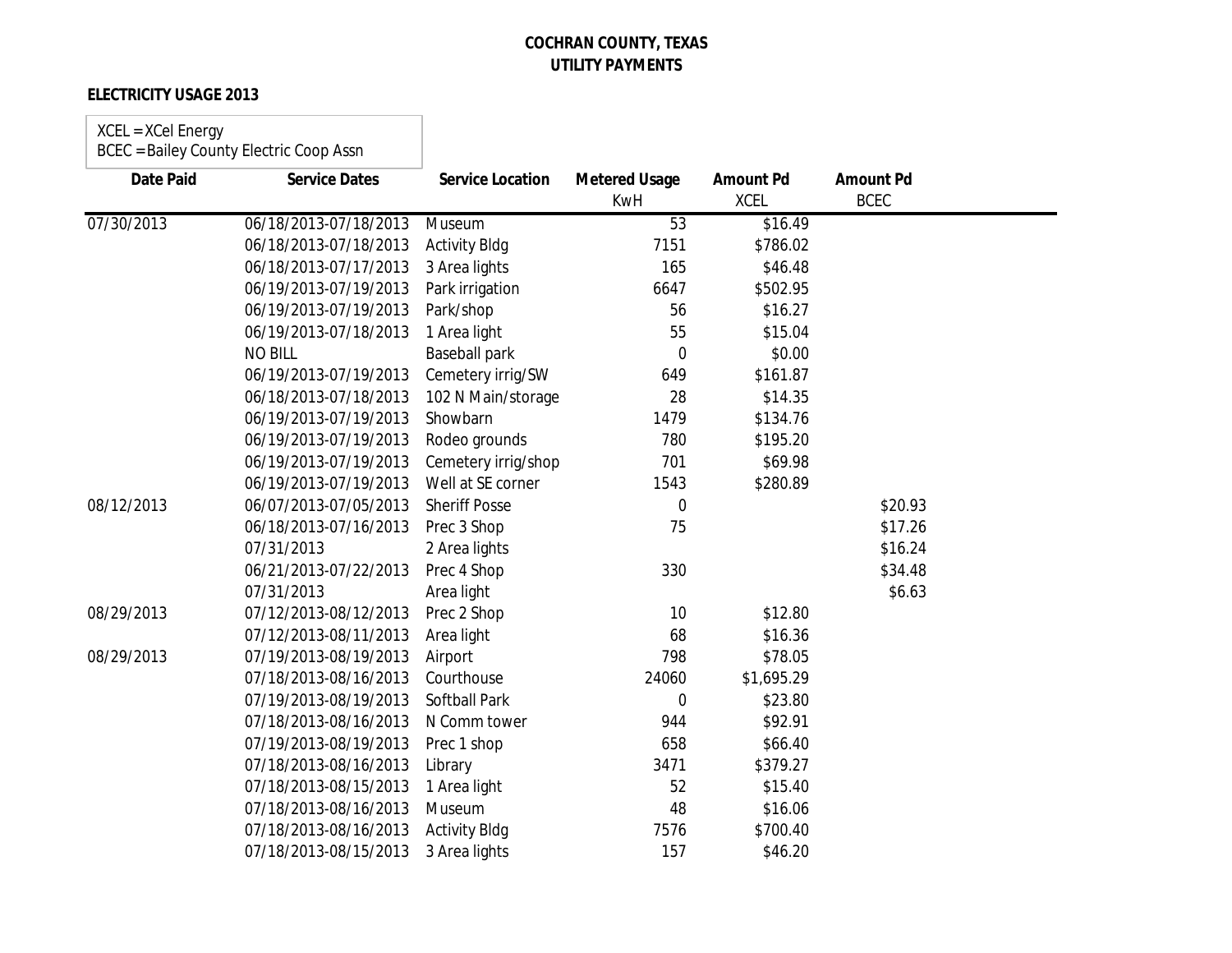### **ELECTRICITY USAGE 2013**

#### XCEL = XCel Energy

| <b>Date Paid</b> | <b>Service Dates</b>  | <b>Service Location</b> | <b>Metered Usage</b> | <b>Amount Pd</b> | <b>Amount Pd</b> |  |
|------------------|-----------------------|-------------------------|----------------------|------------------|------------------|--|
|                  |                       |                         | <b>KwH</b>           | <b>XCEL</b>      | <b>BCEC</b>      |  |
| 08/29/2013       | 07/19/2013-08/19/2013 | Park irrigation         | 6296                 | \$475.45         |                  |  |
|                  | 07/19/2013-08/19/2013 | Park/shop               | $\overline{0}$       | \$11.60          |                  |  |
|                  | 07/19/2013-08/18/2013 | 1 Area light            | 56                   | \$15.07          |                  |  |
|                  | 07/19/2013-08/19/2013 | Cemetery irrig/SW       | 670                  | \$162.67         |                  |  |
|                  | 07/18/2013-08/16/2013 | 102 N Main/storage      |                      | \$12.03          |                  |  |
|                  | 07/19/2013-08/19/2013 | Showbarn                | 1670                 | \$150.66         |                  |  |
|                  | 07/19/2013-08/19/2013 | Rodeo grounds           | 780                  | \$181.02         |                  |  |
|                  | 07/19/2013-08/19/2013 | Cemetery irrig/shop     | 109                  | \$20.68          |                  |  |
|                  | 07/19/2013-08/19/2013 | Well at SE corner       | 327                  | \$92.93          |                  |  |
| 09/09/2013       | 07/05/2013-08/12/2013 | <b>Sheriff Posse</b>    | $\boldsymbol{0}$     |                  | \$20.93          |  |
|                  | 07/16/2013-08/22/2013 | Prec 3 Shop             | 117                  |                  | \$20.21          |  |
|                  | 08/30/2013            | 2 Area lights           |                      |                  | \$16.34          |  |
|                  | 07/22/2013-08/27/2013 | Prec 4 Shop             | 540                  |                  | \$49.19          |  |
| 09/27/2013       | 08/12/2013-09/11/2013 | Prec 2 Shop             | 13                   | \$13.07          |                  |  |
|                  | 08/12/2013-09/10/2013 | Area light              | 67                   | \$16.36          |                  |  |
| 10/14/2013       | 08/22/2013-09/20/2013 | Prec 3 Shop             | 118                  |                  | \$20.87          |  |
|                  | 09/30/2013            | 2 Area lights           |                      |                  | \$16.90          |  |
|                  | 08/27/2013-09/25/2013 | Prec 4 Shop             | 260                  |                  | \$31.31          |  |
|                  | 09/30/2013            | Area light              |                      |                  | \$7.08           |  |
|                  | 08/12/2013-09/11/2013 | <b>Sheriff Posse</b>    | $\mathbf 0$          |                  | \$20.93          |  |
|                  | 08/19/2013-09/18/2013 | Airport                 | 823                  | \$80.41          |                  |  |
|                  | 08/16/2013-09/17/2013 | Courthouse              | 25440                | \$1,735.78       |                  |  |
|                  | 08/19/2013-09/18/2013 | <b>Softball Park</b>    | $\overline{0}$       | \$24.29          |                  |  |
|                  | 08/16/2013-09/17/2013 | N Comm tower            | 1049                 | \$102.25         |                  |  |
|                  | 08/19/2013-09/18/2013 | Prec 1 shop             | 517                  | \$54.83          |                  |  |
|                  | 08/16/2013-09/17/2013 | Library                 | 3233                 | \$359.88         |                  |  |
|                  | 08/16/2013-09/16/2013 | 1 Area light            | 59                   | \$15.69          |                  |  |
|                  | 08/16/2013-09/17/2013 | Museum                  | 59                   | \$17.04          |                  |  |
|                  | 08/16/2013-09/17/2013 | <b>Activity Bldg</b>    | 7033                 | \$657.54         |                  |  |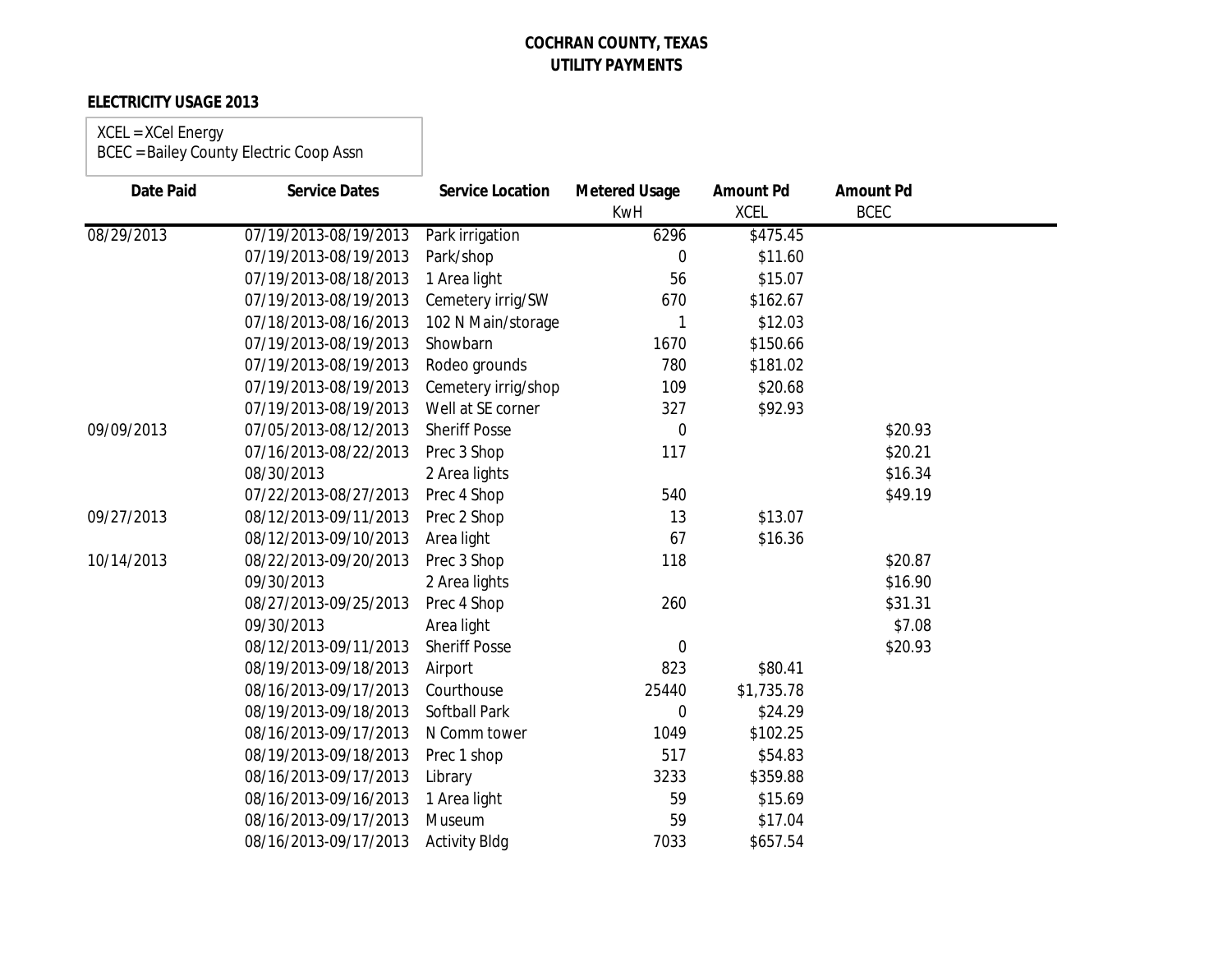### **ELECTRICITY USAGE 2013**

#### XCEL = XCel Energy BCEC = Bailey County Electric Coop Assn

| <b>Date Paid</b> | <b>Service Dates</b>  | <b>Service Location</b> | <b>Metered Usage</b><br><b>KwH</b> | <b>Amount Pd</b><br><b>XCEL</b> | <b>Amount Pd</b><br><b>BCEC</b> |  |
|------------------|-----------------------|-------------------------|------------------------------------|---------------------------------|---------------------------------|--|
| 10/14/2013       | 08/16/2013-09/16/2013 | 3 Area Lights           | 176                                | \$704.57                        |                                 |  |
|                  | 08/19/2013-09/18/2013 | Park irrigation         | 8334                               | \$573.02                        |                                 |  |
|                  | 08/19/2013-09/18/2013 | Park/shop               |                                    | \$11.68                         |                                 |  |
|                  | 08/19/2013-09/17/2013 | 1 Area light            | 55                                 | \$15.11                         |                                 |  |
|                  | 08/19/2013-09/18/2013 | Cemetery irrig/SW       | 2651                               | \$269.91                        |                                 |  |
|                  | 08/16/2013-09/17/2013 | 102 N Main/storage      | $\overline{0}$                     | \$11.95                         |                                 |  |
|                  | 08/19/2013-09/18/2013 | Showbarn                | 1554                               | \$141.53                        |                                 |  |
|                  | 08/19/2013-09/18/2013 | Rodeo grounds           | 2040                               | \$478.24                        |                                 |  |
|                  | 08/19/2013-09/18/2013 | Cemetery irrig/shop     | 1997                               | \$178.57                        |                                 |  |
|                  | 08/19/2013-09/18/2013 | Well at SE corner       | 3923                               | \$361.75                        |                                 |  |
| 10/29/2013       | 09/11/2013-10/10/2013 | Prec 2 Shop             | 9                                  | \$12.69                         |                                 |  |
|                  | 09/11/2013-10/09/2013 | Area light              | 65                                 | \$16.34                         |                                 |  |
|                  | 09/18/2013-10/16/2013 | Airport                 | 820                                | \$76.38                         |                                 |  |
|                  | 09/17/2013-10/16/2013 | Courthouse              | 21600                              | \$1,298.08                      |                                 |  |
|                  | 09/18/2013-10/16/2013 | Softball Park           | $\mathbf 0$                        | \$24.62                         |                                 |  |
|                  | 09/17/2013-10/16/2013 | N Comm tower            | 821                                | \$78.90                         |                                 |  |
|                  | 09/18/2013-10/17/2013 | Prec 1 shop             | 501                                | \$51.12                         |                                 |  |
|                  | 09/17/2013-10/16/2013 | Library                 | 1777                               | \$257.02                        |                                 |  |
|                  | 09/17/2013-10/15/2013 | 1 Area light            | 53                                 | \$15.51                         |                                 |  |
|                  | 09/17/2013-10/16/2013 | Museum                  | 14                                 | \$13.08                         |                                 |  |
|                  | 09/17/2013-10/16/2013 | <b>Activity Bldg</b>    | 4135                               | \$497.71                        |                                 |  |
|                  | 09/17/2013-10/15/2013 | 3 Area lights           | 160                                | \$46.58                         |                                 |  |
|                  | 09/18/2013-10/16/2013 | Park irrigation         | 7322                               | \$510.33                        |                                 |  |
|                  | 09/18/2013-10/16/2013 | Park/shop               | $\mathbf 0$                        | \$11.60                         |                                 |  |
|                  | 09/18/2013-10/15/2013 | 1 Area light            | 51                                 | \$15.00                         |                                 |  |
|                  | 09/18/2013-10/16/2013 | Cemetery irrig/SW       | 856                                | \$187.95                        |                                 |  |
|                  | 09/17/2013-10/16/2013 | 102 N Main/storage      | $\mathbf 0$                        | \$11.95                         |                                 |  |
|                  | 09/18/2013-10/16/2013 | Showbarn                | 755                                | \$71.25                         |                                 |  |
|                  | 09/18/2013-10/16/2013 | Rodeo grounds           | 928                                | \$39.99                         |                                 |  |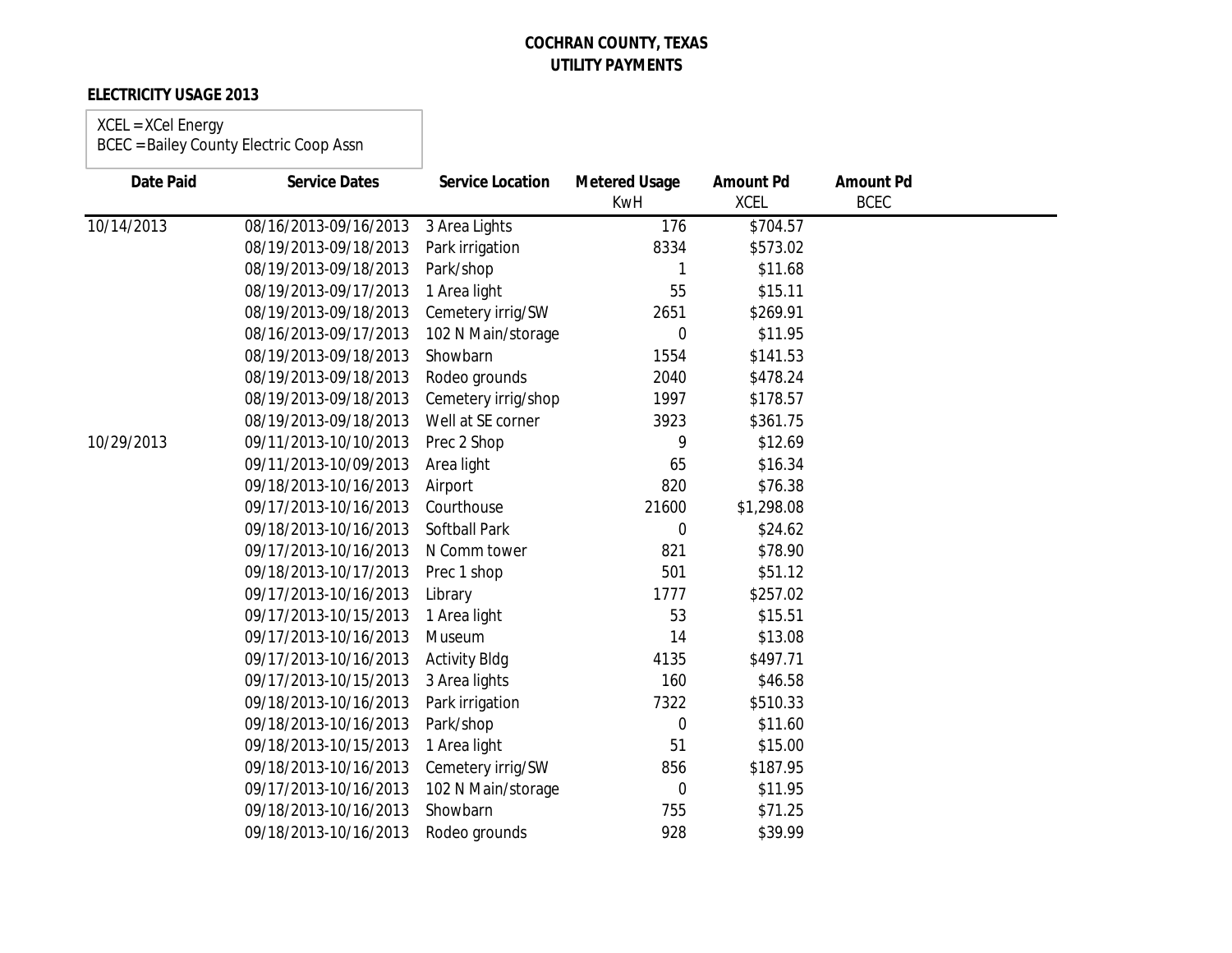### **ELECTRICITY USAGE 2013**

# XCEL = XCel Energy

| <b>Date Paid</b> | <b>Service Dates</b>  | <b>Service Location</b> | <b>Metered Usage</b><br><b>KwH</b> | <b>Amount Pd</b><br><b>XCEL</b> | <b>Amount Pd</b><br><b>BCEC</b> |  |
|------------------|-----------------------|-------------------------|------------------------------------|---------------------------------|---------------------------------|--|
| 10/29/2013       | 09/18/2013-10/16/2013 | Cemetery irrig/shop     | 1282                               | \$112.88                        |                                 |  |
|                  | 09/18/2013-10/16/2013 | Well at SE corner       | 1195                               | \$240.02                        |                                 |  |
| 11/12/2013       | 09/25/2013-10/18/2013 | Prec 4 Shop             | 240                                |                                 | \$27.44                         |  |
|                  | 10/31/2013            | Area light              |                                    |                                 | \$7.08                          |  |
|                  | 09/20/2013-10/15/2013 | Prec 3 Shop             | 60                                 |                                 | \$16.01                         |  |
|                  | 10/31/2013            | 2 Area lights           |                                    |                                 | \$16.90                         |  |
|                  | 09/11/2013-10/07/2013 | <b>Sheriff Posse</b>    | 0                                  |                                 | \$20.93                         |  |
| 11/26/2013       | 10/10/2013-11/08/2013 | Prec 2 Shop             | 8                                  | \$12.57                         |                                 |  |
|                  | 10/10/2013-11/07/2013 | Area light              | 64                                 | \$16.27                         |                                 |  |
| 12/09/2013       | 10/15/2013-11/14/2013 | Prec 3 Shop             | 162                                |                                 | \$22.49                         |  |
|                  | 11/27/2013            | 2 Area lights           |                                    |                                 | \$16.90                         |  |
|                  | 10/07/2013-11/07/2013 | <b>Sheriff Posse</b>    | 0                                  |                                 | \$20.93                         |  |
|                  | 10/18/2013-11/19/2013 | Prec 4 Shop             | 230                                |                                 | \$26.81                         |  |
|                  | 11/27/2013            | Area light              |                                    |                                 | \$7.08                          |  |
|                  | 10/16/2013-11/14/2013 | Airport                 | 911                                | \$80.26                         |                                 |  |
|                  | 10/16/2013-11/14/2013 | Courthouse              | 20700                              | \$1,375.25                      |                                 |  |
|                  | 10/16/2013-11/14/2013 | <b>Softball Park</b>    | $\overline{0}$                     | \$24.62                         |                                 |  |
|                  | 10/16/2013-11/14/2013 | N Comm tower            | 671                                | \$64.05                         |                                 |  |
|                  | 10/17/2013-11/14/2013 | Prec 1 shop             | 674                                | \$62.40                         |                                 |  |
|                  | 10/16/2013-11/14/2013 | Library                 | 1539                               | \$182.91                        |                                 |  |
|                  | 10/16/2013-11/14/2013 | 1 Area light            | 53                                 | \$15.50                         |                                 |  |
|                  | 10/16/2013-11/14/2013 | Museum                  | 14                                 | \$13.04                         |                                 |  |
|                  | 10/16/2013-11/14/2013 | <b>Activity Bldg</b>    | 3316                               | \$361.91                        |                                 |  |
|                  | 10/16/2013-11/14/2013 | 3 Area lights           | 160                                | \$46.52                         |                                 |  |
|                  | 10/16/2013-11/14/2013 | Park irrigation         | 5151                               | \$312.58                        |                                 |  |
|                  | 10/16/2013-11/14/2013 | Park/shop               | 3                                  | \$11.83                         |                                 |  |
|                  | 10/16/2013-11/14/2013 | 1 Area light            | 53                                 | \$15.05                         |                                 |  |
|                  | 10/16/2013-11/14/2013 | Cemetery irrig/SW       | 0                                  | \$24.62                         |                                 |  |
|                  | 10/16/2013-11/14/2013 | 102 N Main/storage      | 0                                  | \$11.95                         |                                 |  |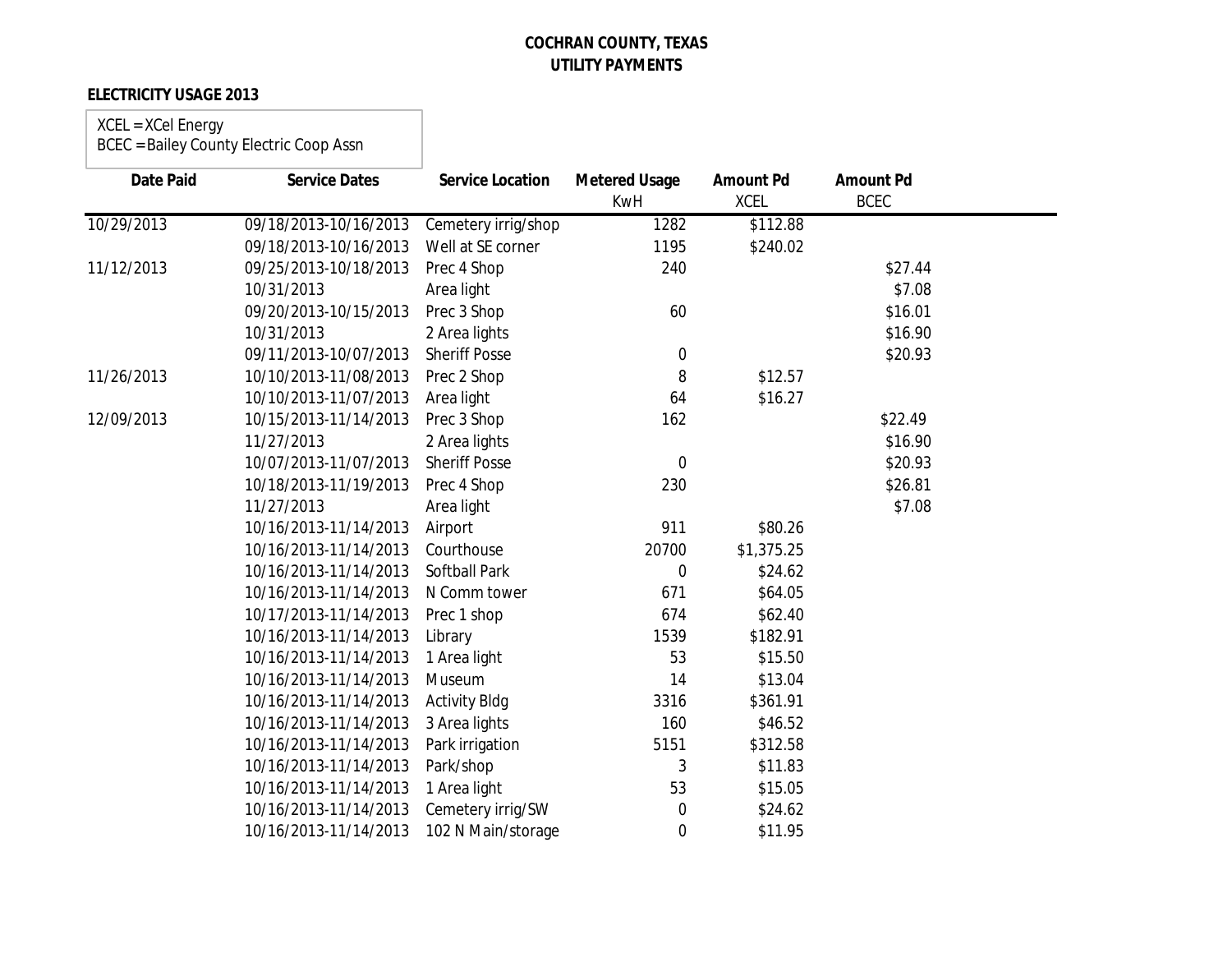### **ELECTRICITY USAGE 2013**

#### XCEL = XCel Energy BCEC = Bailey County Electric Coop Assn

| Date Paid  | <b>Service Dates</b>                      | <b>Service Location</b> | Metered Usage<br><b>KwH</b> | Amount Pd<br><b>XCEL</b> | <b>Amount Pd</b><br><b>BCEC</b> |  |
|------------|-------------------------------------------|-------------------------|-----------------------------|--------------------------|---------------------------------|--|
| 12/09/2013 | 10/16/2013-11/14/2013                     | Showbarn                | 169                         | \$24.34                  |                                 |  |
|            | 10/16/2013-11/15/2013 Rodeo grounds       |                         | $\Omega$                    | \$24.62                  |                                 |  |
|            | 10/16/2013-11/14/2013 Cemetery irrig/shop |                         | 240                         | \$29.70                  |                                 |  |
|            | 10/16/2013-11/14/2013 Well at SE corner   |                         | $\Omega$                    | \$24.62                  |                                 |  |
| 12/30/2013 | 11/08/2013-12/11/2013 Prec 2 Shop         |                         | 352                         | \$39.28                  |                                 |  |
|            | 11/08/2013-12/10/2013 Area light          |                         | 74                          | \$16.60                  |                                 |  |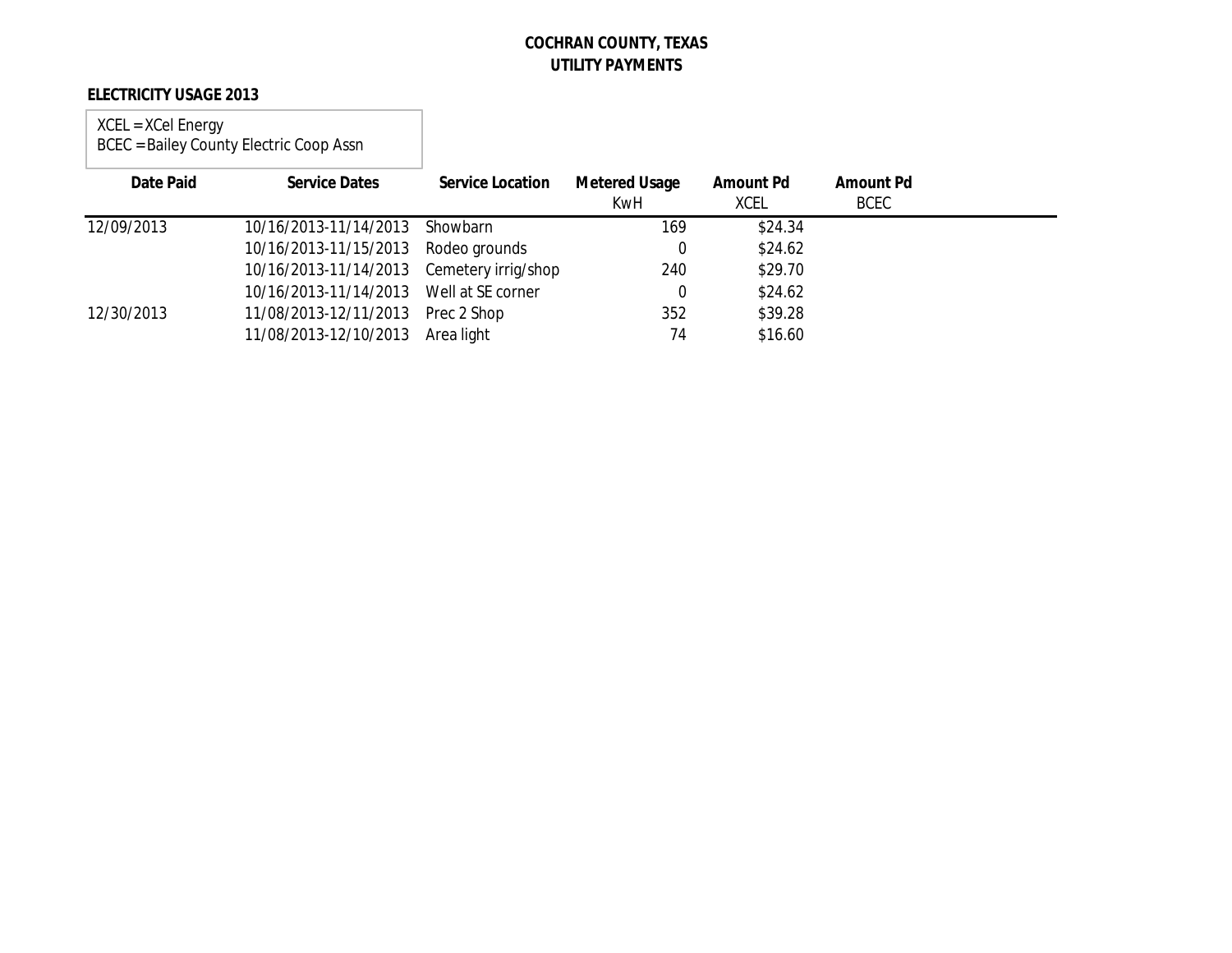City of Mrtn = City of Morton WTG = West Texas Gas, Inc. City of Wht = City of Whiteface

| <b>Date Paid</b> | <b>Service Dates</b>  | Service Location     | <b>Metered Usage</b><br><b>MCF</b> | <b>Amount Pd</b> | <b>Amount Pd</b><br><b>WTG</b> | <b>Amount Pd</b> |
|------------------|-----------------------|----------------------|------------------------------------|------------------|--------------------------------|------------------|
|                  |                       |                      |                                    | City of Mrtn     |                                | City of Wht      |
| 01/14/2013       | 11/15/2012-12/17/2012 | Library              | 19                                 | \$145.49         |                                |                  |
|                  | 11/15/2012-12/17/2012 | Museum               | 17                                 | \$129.55         |                                |                  |
|                  | 11/15/2012-12/17/2012 | <b>Activity Bldg</b> | 44                                 | \$332.94         |                                |                  |
|                  | 11/15/2012-12/17/2012 | Courthouse           | 86                                 | \$632.83         |                                |                  |
|                  | 11/15/2012-12/17/2012 | Prec 1 Shop          | 21                                 | \$138.04         |                                |                  |
|                  | 11/15/2012-12/18/2012 | Prec 2 Shop          | 2.3                                |                  |                                | \$18.50          |
| 01/30/2012       | 12/10/2012-12/31/2012 | Prec 3 Shop          | 9                                  |                  | \$64.26                        |                  |
|                  | 12/10/2012-12/28/2012 | Park/Shop            | $\mathbf 0$                        |                  | \$9.00                         |                  |
|                  | 12/10/2012-12/28/2012 | Park/Showbarn        | 2.1                                |                  | \$21.89                        |                  |
|                  | 12/18/2012-01/17/2013 | Prec 2 Shop          | 4.3                                |                  |                                | \$33.48          |
| 02/11/2013       | 12/17/2012-01/15/2013 | Library              | 36                                 | \$261.26         |                                |                  |
|                  | 12/17/2012-01/15/2013 | Museum               | 24                                 | \$174.28         |                                |                  |
|                  | 12/17/2012-01/15/2013 | <b>Activity Bldg</b> | 95                                 | \$661.72         |                                |                  |
|                  | 12/17/2012-01/15/2013 | Courthouse           | 105                                | \$724.62         |                                |                  |
|                  | 12/17/2012-01/15/2013 | Prec 1 Shop          | 46                                 | \$297.04         |                                |                  |
| 02/27/2013       | 01/17/2013-02/18/2013 | Prec 2 Shop          | 3                                  |                  |                                | 23.74            |
|                  | 12/28/2012-02/04/2013 | Park/Showbarn        | 97.3                               |                  | \$553.39                       |                  |
|                  | 12/28/2012-02/04/2013 | Park/Shop            | 0                                  |                  | \$9.00                         |                  |
|                  | 12/31/2012-02/04/2013 | Prec 3 Shop          | 12.3                               |                  | \$77.82                        |                  |
| 03/11/2013       | 01/15/2013-02/14/2013 | Library              | 26                                 | \$189.86         |                                |                  |
|                  | 01/15/2013-02/14/2013 | Museum               | 20                                 | \$145.72         |                                |                  |
|                  | 01/15/2013-02/14/2013 | <b>Activity Bldg</b> | 89                                 | \$623.98         |                                |                  |
|                  | 01/15/2013-02/14/2013 | Courthouse           | 104                                | \$718.33         |                                |                  |
|                  | 01/15/2013-02/14/2013 | Prec 1 Shop          | 37                                 | \$239.80         |                                |                  |
| 03/27/2013       | 02/04/2013-03/04/2013 | Park/Shop            | $\overline{0}$                     |                  | \$9.00                         |                  |
|                  | 02/04/2013-03/04/2013 | Park/Showbarn        | 1.9                                |                  | \$20.10                        |                  |
|                  | 02/04/2013-03/04/2013 | Prec 3 Shop          | 8.6                                |                  | \$59.25                        |                  |
| 04/08/2013       | 02/14/2013-03/16/2013 | Library              | 23                                 | \$168.44         |                                |                  |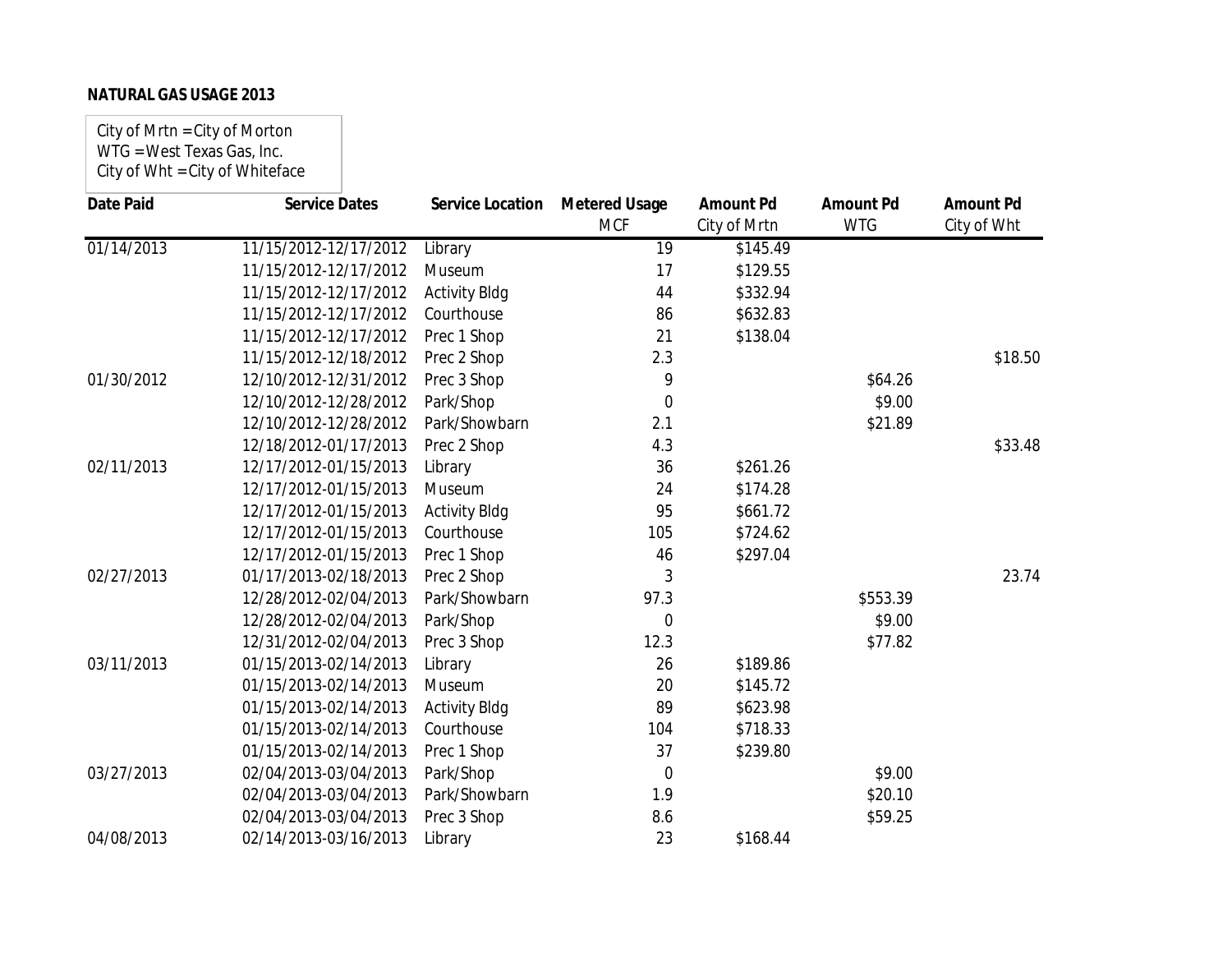City of Mrtn = City of Morton WTG = West Texas Gas, Inc City of Wht = City of Whiteface

| <b>Date Paid</b> | <b>Service Dates</b>  | <b>Service Location</b> | <b>Metered Usage</b> | <b>Amount Pd</b> | <b>Amount Pd</b> | <b>Amount Pd</b> |
|------------------|-----------------------|-------------------------|----------------------|------------------|------------------|------------------|
|                  |                       |                         | <b>MCF</b>           | City of Mrtn     | <b>WTG</b>       | City of Wht      |
| 04/08/2013       | 02/14/2013-03/16/2013 | Museum                  | $\overline{17}$      | \$124.60         |                  |                  |
|                  | 02/14/2013-03/16/2013 | <b>Activity Bldg</b>    | 68                   | \$491.89         |                  |                  |
|                  | 02/14/2013-03/16/2013 | Courthouse              | 86                   | \$605.11         |                  |                  |
|                  | 02/14/2013-03/16/2013 | Prec 1 Shop             | 32                   | \$208.00         |                  |                  |
|                  | 02/18/2013-03/19/2013 | Prec 2 Shop             | 2.9                  |                  |                  | \$22.99          |
| 04/29/2013       | 03/19/2013-04/15/2013 | Prec 2 Shop             | 0.8                  |                  |                  | \$16.25          |
|                  | 03/04/2013-04/08/2013 | Park/Showbarn           | 0                    |                  | \$9.00           |                  |
|                  | 03/04/2013-04/08/2013 | Park/Shop               | 0                    |                  | \$9.00           |                  |
|                  | 03/04/2013-04/09/2013 | <b>Sheriff Posse</b>    | $\mathbf 0$          |                  | \$9.00           |                  |
| 05/13/2013       | 03/16/2013-04/15/2013 | Library                 | 13                   | \$102.98         |                  |                  |
|                  | 03/16/2013-04/15/2013 | Museum                  | $\overline{2}$       | \$19.00          |                  |                  |
|                  | 03/16/2013-04/15/2013 | <b>Activity Bldg</b>    | 42                   | \$326.20         |                  |                  |
|                  | 03/16/2013-04/15/2013 | Courthouse              | 42                   | \$326.20         |                  |                  |
|                  | 03/16/2013-04/15/2013 | Prec 1 Shop             | 16                   | \$106.64         |                  |                  |
| 05/30/2013       | 04/08/2013-05/01/2013 | Park/Shop               | $\overline{0}$       |                  | \$9.75           |                  |
|                  | 04/08/2013-05/01/2013 | Park/Showbarn           | 0.2                  |                  | \$10.99          |                  |
| 06/10/2013       | 04/15/2013-05/15/2013 | Library                 | 7                    | \$57.75          |                  |                  |
|                  | 04/15/2013-05/15/2013 | Museum                  | 1                    | \$19.00          |                  |                  |
|                  | 04/15/2013-05/15/2013 | <b>Activity Bldg</b>    | 30                   | \$238.30         |                  |                  |
|                  | 04/15/2013-05/15/2013 | Courthouse              | 42                   | \$333.00         |                  |                  |
|                  | 04/15/2013-05/15/2013 | Prec 1 Shop             | 4                    | \$31.52          |                  |                  |
|                  | 04/15/2013-05/16/2013 | Prec 2 Shop             | 2                    |                  |                  | \$16.26          |
| 06/27/2013       | 04/09/2013-05/02/2013 | Prec 3 shop             | $\overline{0}$       |                  | \$9.00           |                  |
|                  | 05/02/2013-06/05/2013 | Prec 3 Shop             | 0.5                  |                  | \$12.06          |                  |
|                  | 05/01/2013-06/05/2013 | Park/Shop               | 0                    |                  | \$9.00           |                  |
|                  | 05/01/2013-06/05/2013 | Park/Showbarn           | 0                    |                  | \$9.00           |                  |
| 07/08/2013       | 05/15/2013-06/14/2013 | Library                 | 0                    | \$19.00          |                  |                  |
|                  | 05/15/2013-06/14/2013 | Museum                  |                      | \$19.00          |                  |                  |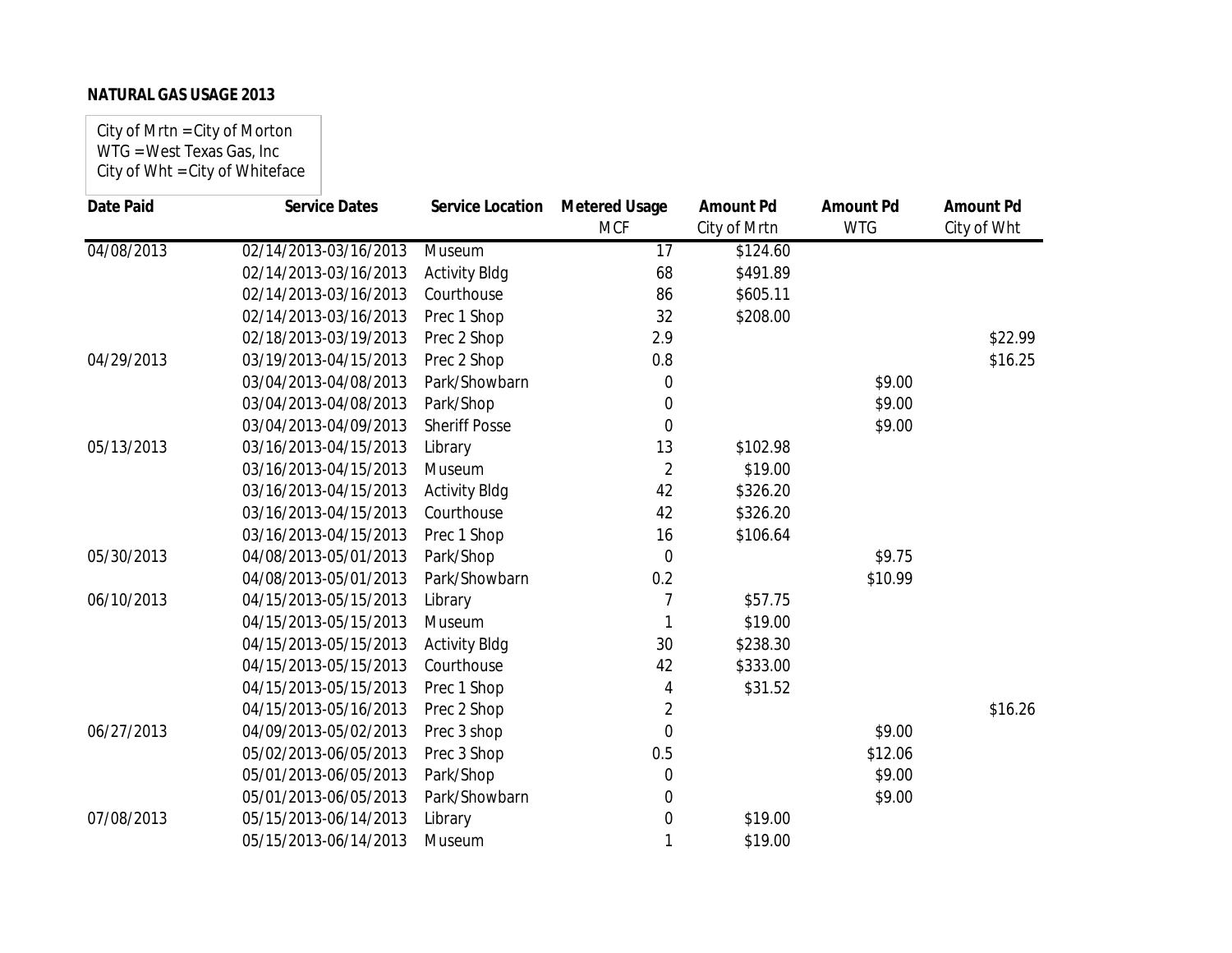City of Mrtn = City of Morton WTG = West Texas Gas Inc City of Wht = City of Whiteface

| <b>Date Paid</b> | <b>Service Dates</b>  | <b>Service Location</b> | <b>Metered Usage</b><br><b>MCF</b> | <b>Amount Pd</b><br>City of Mrtn | <b>Amount Pd</b><br><b>WTG</b> | <b>Amount Pd</b><br>City of Wht |
|------------------|-----------------------|-------------------------|------------------------------------|----------------------------------|--------------------------------|---------------------------------|
|                  |                       |                         |                                    |                                  |                                |                                 |
| 07/08/2013       | 05/15/2013-06/14/2013 | <b>Activity Bldg</b>    | 7                                  | \$57.85                          |                                |                                 |
|                  | 05/15/2013-06/14/2013 | Courthouse              | 6                                  | \$50.08                          |                                |                                 |
|                  | 05/15/2013-06/14/2013 | Prec 1 Shop             | 2                                  | \$19.00                          |                                |                                 |
|                  | 05/16/2013-06/17/2013 | Prec 2 Shop             | 0                                  |                                  |                                | \$16.25                         |
| 07/30/2013       | 06/05/2013-07/03/2013 | Park/Shop               | 0                                  |                                  | \$9.00                         |                                 |
|                  | 06/05/2013-07/03/2013 | Park/Showbarn           | 0                                  |                                  | \$9.00                         |                                 |
| 08/12/2013       | 06/14/2013-07/14/2013 | Library                 | 0                                  | \$19.00                          |                                |                                 |
|                  | 06/14/2013-07/14/2013 | Museum                  | 0                                  | \$19.00                          |                                |                                 |
|                  | 06/14/2013-07/14/2013 | <b>Activity Bldg</b>    | 8                                  | \$63.08                          |                                |                                 |
|                  | 06/14/2013-07/14/2013 | Courthouse              | 5                                  | \$40.99                          |                                |                                 |
|                  | 06/14/2013-07/14/2013 | Prec 1 Shop             |                                    | \$19.00                          |                                |                                 |
|                  | 06/17/2013-07/17/2013 | Prec 2 Shop             | 0                                  |                                  |                                | \$16.25                         |
| 08/29/2013       | 07/02/2013-08/07/2013 | Prec 3 Shop             | 0                                  |                                  | \$10.00                        |                                 |
|                  | 07/03/2013-08/06/2013 | Park/Shop               | 0                                  |                                  | \$10.00                        |                                 |
|                  | 07/03/2013-08/06/2013 | Park/Showbarn           | 0                                  |                                  | \$10.00                        |                                 |
| 09/06/2013       | 07/14/2013-08/15/2013 | Library                 |                                    | \$19.00                          |                                |                                 |
|                  | 07/14/2013-08/15/2013 | Museum                  |                                    | \$19.00                          |                                |                                 |
|                  | 07/14/2013-08/15/2013 | <b>Activity Bldg</b>    | 5                                  | \$40.66                          |                                |                                 |
|                  | 07/14/2013-08/15/2013 | Courthouse              | 5                                  | \$40.66                          |                                |                                 |
|                  | 07/14/2013-08/15/2013 | Prec 1 Shop             |                                    | \$19.00                          |                                |                                 |
|                  | 07/17/2013-08/16/2013 | Prec 2 Shop             | 0                                  |                                  |                                | \$16.25                         |
| 09/27/2013       | 08/07/2013-09/12/2013 | Prec 3 Shop             | 0                                  |                                  | \$10.00                        |                                 |
|                  | 08/06/2013-09/11/2013 | Park/Shop               | 0                                  |                                  | \$10.00                        |                                 |
|                  | 08/06/2013-09/11/2013 | Park/Showbarn           | 0                                  |                                  | \$10.00                        |                                 |
| 10/14/2013       | 08/16/2013-09/16/2013 | Prec 2 Shop             | 0                                  |                                  |                                | \$16.25                         |
|                  | 08/15/2013-09/17/2013 | Library                 | 0                                  | \$19.00                          |                                |                                 |
|                  | 08/15/2013-09/17/2013 | Museum                  |                                    | \$19.00                          |                                |                                 |
|                  | 08/15/2013-09/17/2013 | <b>Activity Bldg</b>    | 5                                  | \$40.48                          |                                |                                 |